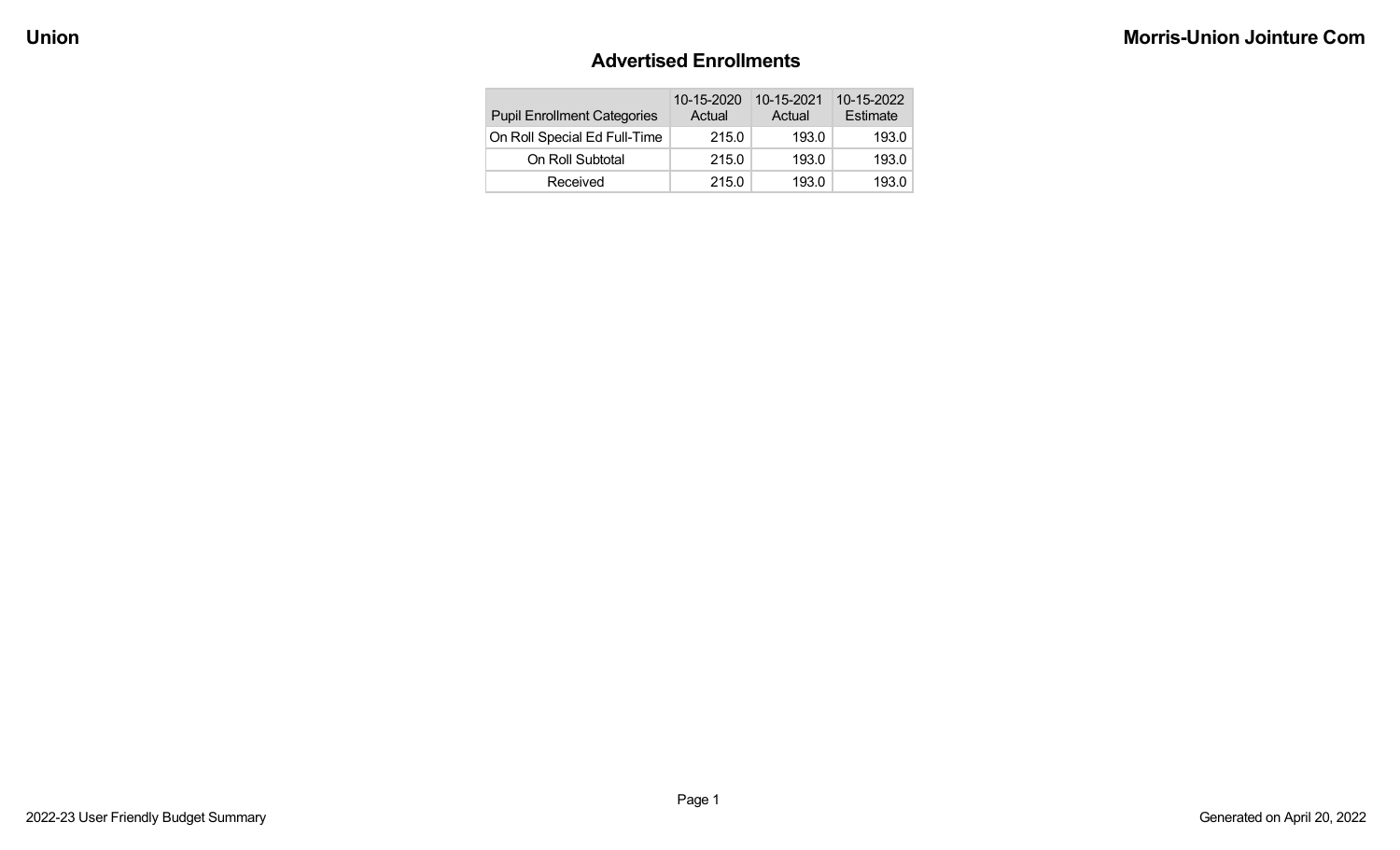#### **Advertised Revenues**

| <b>Budget Category</b>                             | <b>Description</b>                               | Account   | 2020-21<br>Actual | 2021-22<br>Revised | 2022-23<br>Proposed |
|----------------------------------------------------|--------------------------------------------------|-----------|-------------------|--------------------|---------------------|
|                                                    | <b>Total Tuition</b>                             | 10-1300   | 22,052,706        | 23,109,159         | 19,711,377          |
| <b>General Fund Revenues from Local Sources</b>    | Rents and Royalties                              | 10-1910   | 75,498            | 0                  | 0                   |
|                                                    | Unrestricted Miscellaneous Revenues              | $10-1XXX$ | 5,195,604         | 5,303,494          | 4,598,731           |
|                                                    | <b>Total Revenues from Local Sources</b>         |           | 27,323,808        | 28,412,653         | 24,310,108          |
| <b>General Fund Revenues from State Sources</b>    | <b>Other State Aids</b>                          | $10-3XXX$ | 6,775             | 0                  | 0                   |
|                                                    | <b>Total Revenues from State Sources</b>         |           | 6,775             | 0                  | 0                   |
| <b>General Fund Revenues from Federal Sources</b>  | Other Federal Grant Revenue-Passed Through State | 10-42XX   | 37,148            | 0                  | $\mathbf{0}$        |
|                                                    | <b>Total Revenues from Federal Sources</b>       |           | 37,148            | 0                  | 0                   |
|                                                    | <b>Budgeted Fund Balance-Operating Budget</b>    | 10-303    | 0                 | 4,504,095          | 7,212,242           |
| <b>General Fund Revenues from Other Sources</b>    | <b>Other Financing Sources</b>                   | 10-5XXX   | 41,084            | 0                  | $\Omega$            |
|                                                    | <b>Adjustment for Prior Year Encumbrances</b>    |           | 0                 | 1,087,325          | 0                   |
|                                                    | Actual Revenues (Over)/Under Expenditures        |           | 1,050,607         | 0                  | 0                   |
| <b>General Fund Revenues</b>                       | <b>Total Operating Budget</b>                    |           | 28,459,422        | 34,004,073         | 31,522,350          |
| Special Revenue Fund Revenues from Local Sources   | <b>Other Revenue from Local Sources</b>          | 20-1XXX   | 6,138             | 142,190            | 0                   |
|                                                    | <b>Total Revenues from Local Sources</b>         | 20-1XXX   | 6,138             | 142,190            | 0                   |
|                                                    | Coronavirus Relief Fund (CRF)                    | 20-4532   | 11,950            | $\Omega$           | 0                   |
| Special Revenue Fund Revenues from Federal Sources | <b>CRRSA Act-ESSER II</b>                        | 20-4534   | 0                 | 65,420             | 0                   |
|                                                    | <b>Total Revenues from Federal Sources</b>       |           | 11,950            | 65,420             | 0                   |
| Special Revenue Fund Revenues                      | <b>Total Grants and Entitlements</b>             |           | 18,088            | 207,610            | $\Omega$            |
| All Fund Revenues                                  | <b>Total Revenues/Sources</b>                    |           | 28,477,510        | 34,211,683         | 31,522,350          |
| <b>Revenues Net of Transfers</b>                   | <b>Total Revenues/Sources Net of Transfers</b>   |           | 28,477,510        | 34,211,683         | 31,522,350          |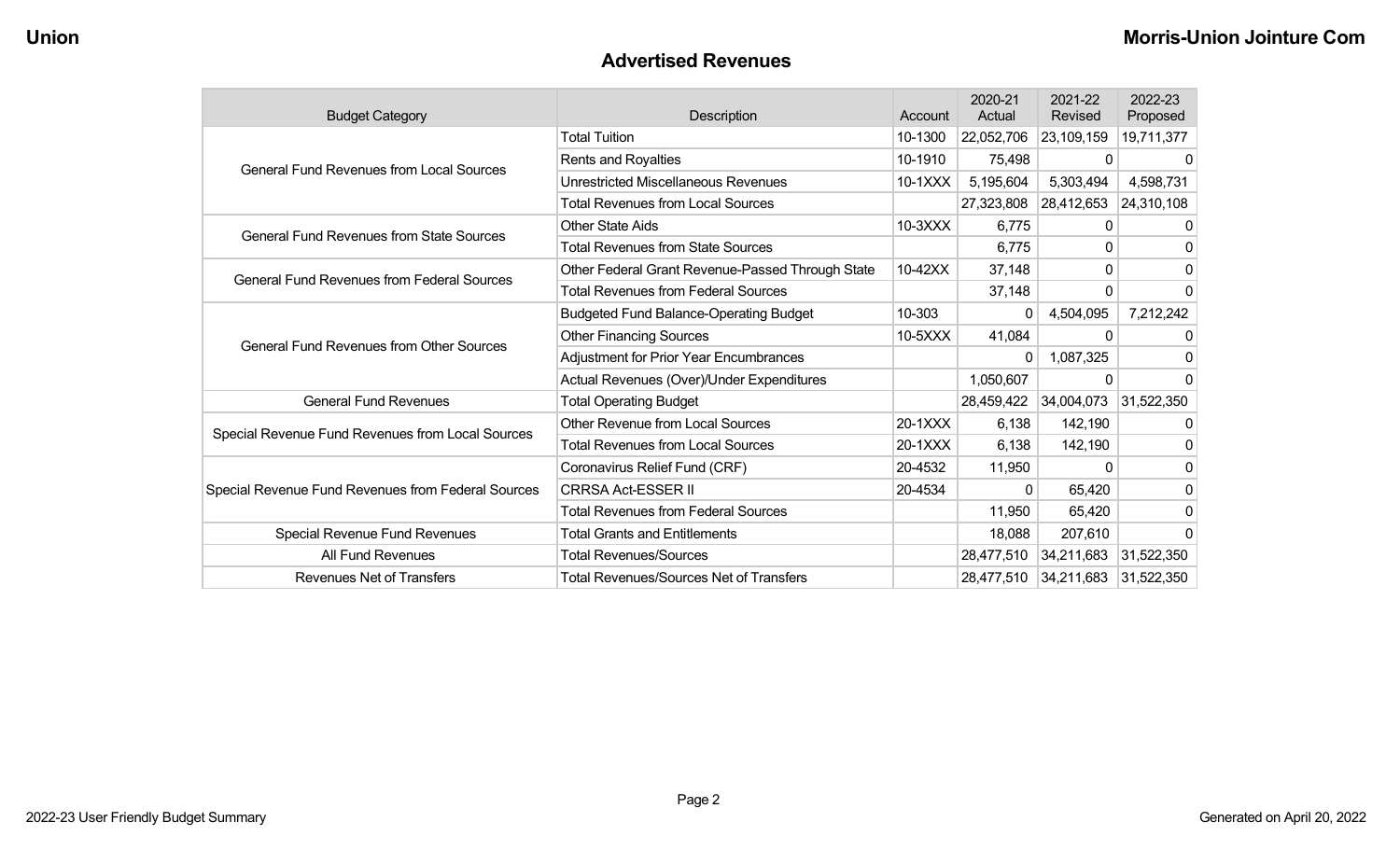# **Advertised Appropriations**

| <b>Budget Category</b>                                    | Description                                                                        | Account        | 2020-21<br>Actual | 2021-22<br>Revised               | 2022-23<br>Proposed |
|-----------------------------------------------------------|------------------------------------------------------------------------------------|----------------|-------------------|----------------------------------|---------------------|
| General Fund Current Expenses for Instruction             | <b>Special Education-Instruction</b>                                               | 11-2XX-100-XXX | 6,071,820         | 6,751,266                        | 5,893,766           |
|                                                           | Summer School                                                                      | 11-422-XXX-XXX | 453,186           | 791,959                          | 808,982             |
|                                                           | Undistributed Expenditures-Health Services                                         | 11-000-213-XXX | 420,290           | 386,848                          | 398,558             |
|                                                           | Undistributed Expenditures-Speech, OT, PT and Related Services                     | 11-000-216-XXX | 2,801,627         | 3,239,618                        | 3,241,563           |
|                                                           | Undistributed Expenditures-Other Support Services, Students-Extraordinary Services | 11-000-217-XXX | 1,836,459         | 1,938,556                        | 1,940,919           |
|                                                           | Undistributed Expenditures-Child Study Teams                                       | 11-000-219-XXX | 86,232            | 128,098                          | 135,631             |
|                                                           | Undistributed Expenditures-Instructional Staff Training Services                   | 11-000-223-XXX | 9,983             | 48,590                           | 75,740              |
|                                                           | Undistributed Expenditures-Support Services-General Administration                 | 11-000-230-XXX | 1,009,089         | 1,103,233                        | 1,099,272           |
| General Fund Current Expenses for Support Services        | Undistributed Expenditures-Support Services-School Administration                  | 11-000-240-XXX | 976,454           | 1,000,395                        | 879,584             |
|                                                           | Undistributed Expenditures-Central Services                                        | 11-000-251-XXX | 1,790,138         | 1,813,975                        | 1,648,103           |
|                                                           | Undistributed Expenditures-Administrative InformationTechnology                    | 11-000-252-XXX | 568,248           | 931,295                          | 993,480             |
|                                                           | Undistributed Expenditures-Operation and Maintenance of Plant Services             | 11-000-26X-XXX | 2,205,707         | 2,870,585                        | 2,897,452           |
|                                                           | Undistributed Expenditures-Student Transportation Services                         | 11-000-270-XXX | 522               | 357,729                          | 309,763             |
|                                                           | Personal Services-Employee Benefits                                                | 11-XXX-XXX-2XX | 7,363,042         | 8,238,858                        | 8,000,224           |
|                                                           | Undistributed Expenditures-Food Services                                           | 11-000-310-930 | 70,000            | 98,000                           | 100,000             |
|                                                           | <b>Total Undistributed Expenditures</b>                                            |                | 19,137,791        | 22,155,780 21,720,289            |                     |
| <b>General Fund Current Expenses</b>                      | <b>Total General Current Expense</b>                                               |                | 25,662,797        | 29,699,005                       | 28,423,037          |
|                                                           | Equipment                                                                          | 12-XXX-XXX-730 | 135,335           | 581,075                          | 173,894             |
| <b>Capital Outlay</b>                                     | <b>Facilities Acquisition and Construction Services</b>                            | 12-000-400-XXX | 2,661,290         | 3,723,993                        | 2,925,419           |
|                                                           | <b>Total Capital Outlay</b>                                                        |                | 2,796,625         | 4,305,068                        | 3,099,313           |
| General Fund Expenses and Transfers                       | <b>General Fund Grand Total</b>                                                    |                | 28,459,422        | 34,004,073 31,522,350            |                     |
| Special Revenue Fund Expenses for Grants and Entitlements | <b>Local Projects</b>                                                              | 20-XXX-XXX-XXX | 6,138             | 142,190                          | $\boldsymbol{0}$    |
|                                                           | Coronavirus Relief Fund (CRF) Grant Program                                        | 20-479-XXX-XXX | 11,950            | $\Omega$                         | $\mathbf 0$         |
| Special Revenue Fund Expenses for Federal Projects        | CRRSA Act-ESSER II Grant Program                                                   | 20-483-xxx-xxx | $\mathbf 0$       | 65,420                           | $\mathbf 0$         |
|                                                           | <b>Total Federal Projects</b>                                                      | 20-XXX-XXX-XXX | 11,950            | 65,420                           | $\mathbf 0$         |
| <b>Special Revenue Fund Expenses</b>                      | <b>Total Special Revenue Funds</b>                                                 |                | 18,088            | 207,610                          | $\mathbf 0$         |
| All Fund Expenses                                         | <b>Total Expenditures/Appropriations</b>                                           |                |                   | 28,477,510 34,211,683 31,522,350 |                     |
| <b>Expenses Net of Transfers</b>                          | <b>Total Expenditures Net of Transfers</b>                                         |                |                   | 28,477,510 34,211,683 31,522,350 |                     |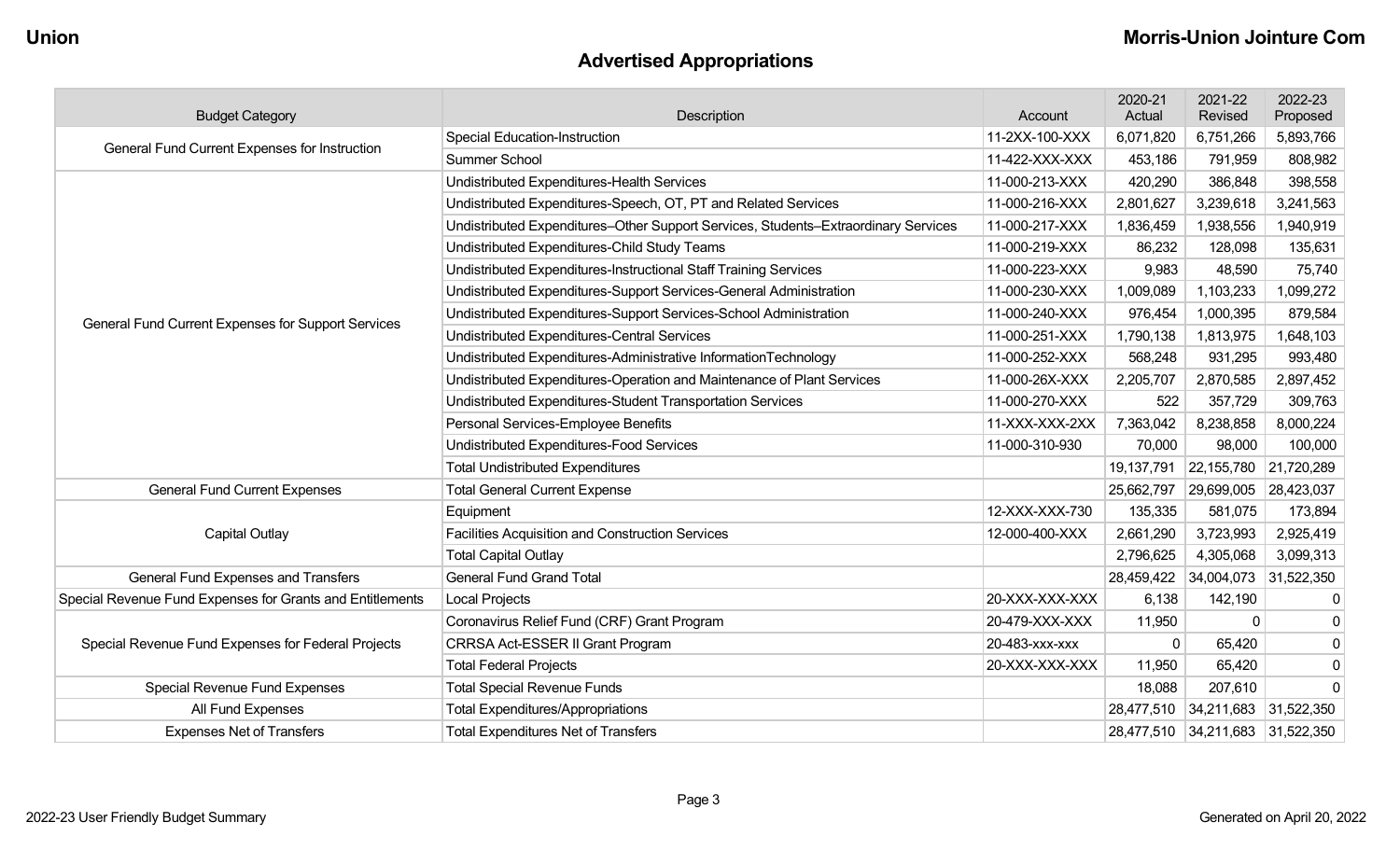# **Advertised Recapitulation of Balances**

| <b>Fund Balance Category</b>                   | <b>Budget Category</b>                                           | Audited<br><b>Balance</b><br>06/30/2020 | Audited<br><b>Balance</b><br>06/30/2021 | Estimated<br><b>Balance</b><br>06/30/2022 | Estimated<br><b>Balance</b><br>06/30/2023 |
|------------------------------------------------|------------------------------------------------------------------|-----------------------------------------|-----------------------------------------|-------------------------------------------|-------------------------------------------|
|                                                | <b>General Operating Budget</b>                                  | 20,864,335                              | 18,721,698                              | 14,217,603                                | 7,005,361                                 |
| Unrestricted                                   | Repayment of Debt                                                |                                         | 0                                       | 0                                         |                                           |
|                                                | Capital Reserve                                                  | 0                                       | 0                                       | 0                                         |                                           |
|                                                | <b>Adult Education Programs</b>                                  | 0                                       | 0                                       | 0                                         |                                           |
|                                                | Maintenance Reserve                                              | 0                                       | 0                                       |                                           |                                           |
|                                                | Legal Reserve                                                    | $\Omega$                                | 0                                       |                                           |                                           |
| <b>Restricted for General Operating Budget</b> | <b>Unemployment Fund</b>                                         | 29,022                                  | 144,022                                 | 144,022                                   | 144,022                                   |
|                                                | <b>Tuition Reserve</b>                                           | 0                                       | 0                                       |                                           |                                           |
|                                                | <b>Current Expense Emergency Reserve</b>                         | $\mathbf 0$                             | $\Omega$                                | 0                                         |                                           |
|                                                | Impact Aid Reserve for General Expenses (Sections 8002 and 8003) | 0                                       | $\mathbf{0}$                            | 0                                         |                                           |
|                                                | Impact Aid Reserve for Capital Expenses (Sections 8007 and 8008) | $\mathbf 0$                             | 0                                       | 0                                         |                                           |
|                                                | <b>Student Activity Fund</b>                                     | 0                                       | $\mathbf{0}$                            | 0                                         |                                           |
| Restricted for Special Revenue Fund            | Scholarship Fund                                                 | $\Omega$                                | 0                                       | 0                                         |                                           |
| Restricted for Repayment of Debt               | Restricted for Repayment of Debt                                 | 0                                       | 0                                       | 0                                         | 0                                         |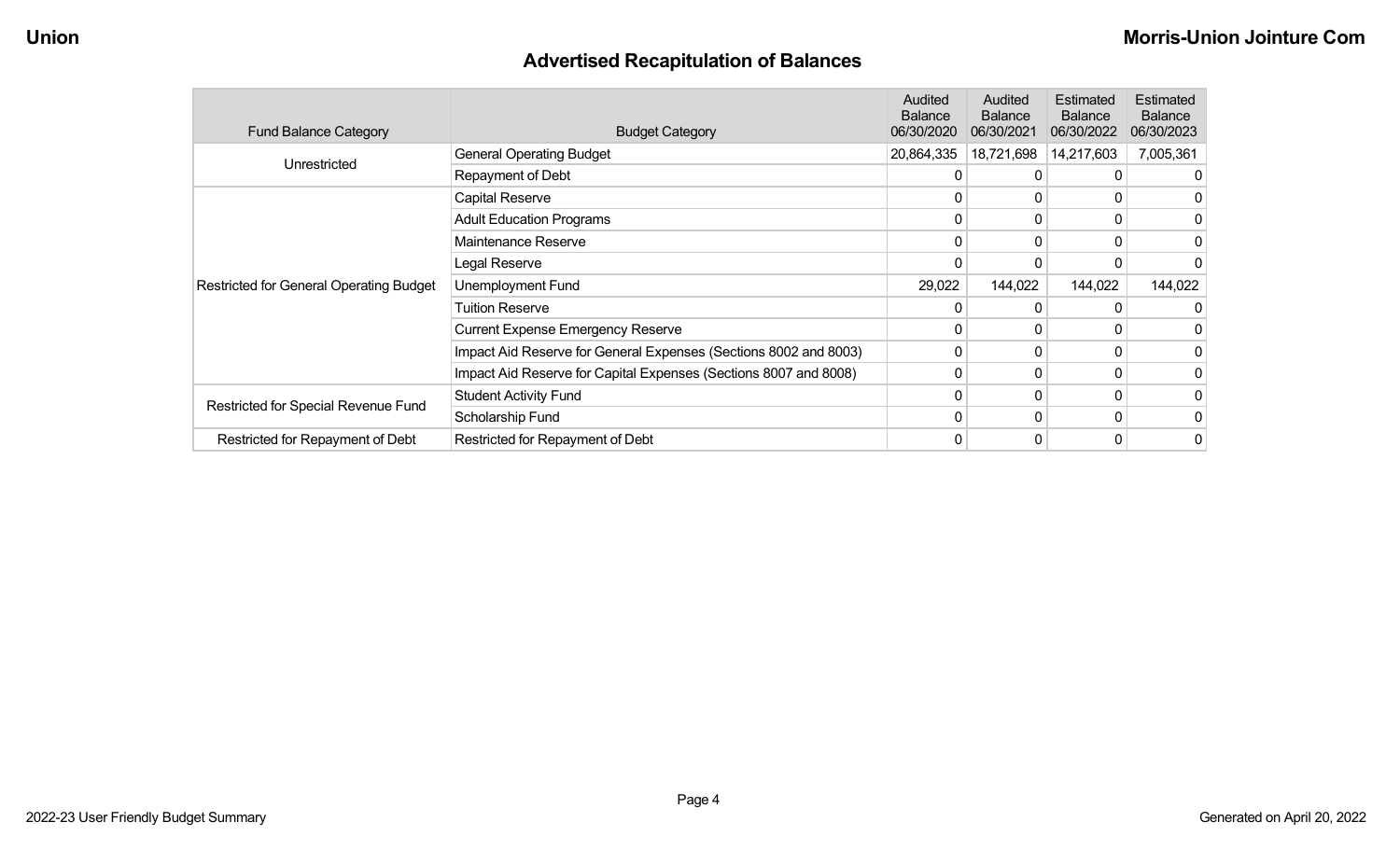| Name              | Category                                                                                  | Measure       |
|-------------------|-------------------------------------------------------------------------------------------|---------------|
|                   | <b>Job Title</b>                                                                          | Principal     |
|                   | Job Title II                                                                              | None Reported |
|                   | <b>Base Annual Salary Amount</b>                                                          | \$121,722     |
|                   | Full-Time Equivalent (FTE)                                                                | 1.0           |
|                   | <b>Shared with Another District?</b>                                                      | N             |
|                   | <b>Shared County</b>                                                                      | None Reported |
|                   | <b>Shared District</b>                                                                    | None Reported |
|                   | <b>Job Title Other District</b>                                                           | None Reported |
|                   | Member of Collective Bargaining Unit (CBU)?                                               | N.            |
|                   | <b>Beginning Date of Contract</b>                                                         | 07/01/21      |
|                   | <b>End Date of Contract</b>                                                               | 06/30/22      |
|                   | Contracted Number of Annual Work Days                                                     | 240           |
|                   | <b>Contracted Number of Annual Vacation Days</b>                                          | 20            |
|                   | <b>Contracted Number of Annual Sick Days</b>                                              | 15            |
| Andrea Marmolejos | Contracted Number of Annual Personal Days                                                 |               |
|                   | <b>Contracted Number of Annual Consulting Days</b>                                        | $\Omega$      |
|                   | Number of Other Contracted Non-Working Days                                               | $\Omega$      |
|                   | Description of Other Contracted Non-Working Days                                          | None Reported |
|                   | <b>Total Allowances Amount</b>                                                            | \$1,500       |
|                   | <b>Total Bonuses Amount</b>                                                               | \$0           |
|                   | <b>Total Stipends Amount</b>                                                              | \$0           |
|                   | District Contributions Above Teacher Contract for Insurance (Health, Dental, Life, Other) | \$487         |
|                   | District Contributions Above Teacher Contract for Retirement Plans                        | \$0           |
|                   | Total Contractual Post-Employment Benefit Amount                                          | \$15,000      |
|                   | Contractual Post-Employment Benefit Description of Payout of Sick days                    | Capped        |
|                   | Contractual Post-Employment Benefit Description of Payout of Vacation days                | N/A           |
|                   | Contractual Post-Employment Benefit Description of Payout of Personal days                | N/A           |
|                   | Contractual Post-Employment Benefit Description of Other Benefits 1                       | None Reported |
|                   | Contractual Post-Employment Benefit Description of Other Benefits 2                       | None Reported |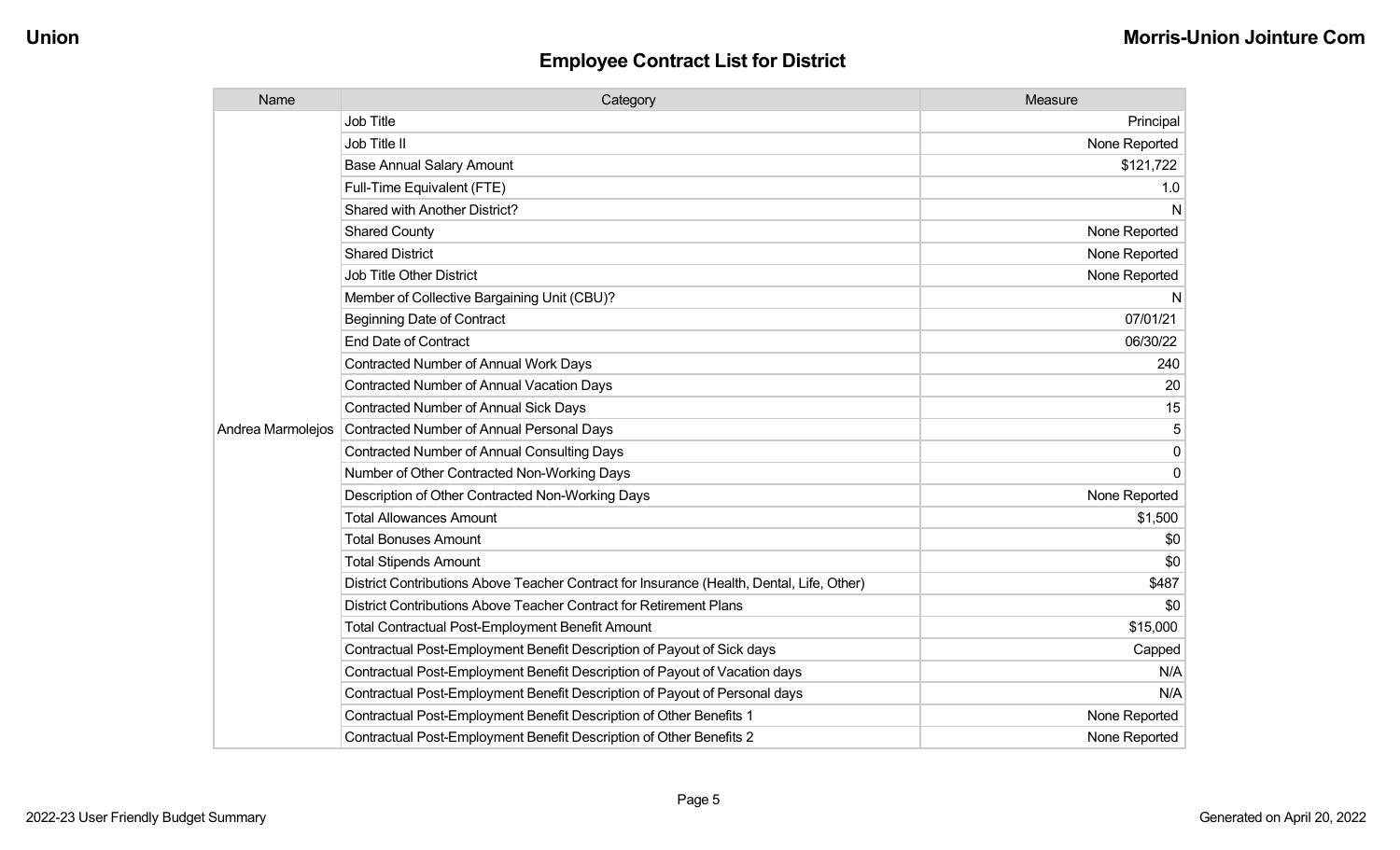| Name              | Category                                                                                 | Measure                                 |
|-------------------|------------------------------------------------------------------------------------------|-----------------------------------------|
|                   | Contractual Post-Employment Benefit Description of Other Benefits 3                      | None Reported                           |
|                   | Total Other/In-Kind Remuneration Amount                                                  | \$0                                     |
|                   | Description of Other/In-Kind Remuneration Annual Option to Buyback Sick Time in Cash     | None Reported                           |
|                   | Description of Other/In-Kind Remuneration Annual Option to Buyback Vacation Time in Cash | None Reported                           |
|                   | Description of Other/In-Kind Remuneration Annual Option to Buyback Personal Time in Cash | None Reported                           |
| Andrea Marmolejos | Description of Other/In-Kind Remuneration Annual Option to Other Remuneration 1          | None Reported                           |
|                   | Description of Other/In-Kind Remuneration Annual Option to Other Remuneration 2          | None Reported                           |
|                   | Description of Other/In-Kind Remuneration Annual Option to Other Remuneration 3          | None Reported                           |
|                   | <b>Additional Comment 1</b>                                                              | None Reported                           |
|                   | <b>Additional Comment 2</b>                                                              | None Reported                           |
|                   | <b>Additional Comment 3</b>                                                              | None Reported                           |
|                   | Job Title                                                                                | Coordinator/Director/Manager/Supervisor |
|                   | Job Title II                                                                             | Transportation                          |
|                   | <b>Base Annual Salary Amount</b>                                                         | \$98,784                                |
|                   | Full-Time Equivalent (FTE)                                                               | 1.0                                     |
|                   | Shared with Another District?                                                            | N                                       |
|                   | <b>Shared County</b>                                                                     | None Reported                           |
|                   | <b>Shared District</b>                                                                   | None Reported                           |
|                   | <b>Job Title Other District</b>                                                          | None Reported                           |
|                   | Member of Collective Bargaining Unit (CBU)?                                              | N                                       |
| Anne Prenovost    | <b>Beginning Date of Contract</b>                                                        | 07/01/21                                |
|                   | <b>End Date of Contract</b>                                                              | 06/30/22                                |
|                   | Contracted Number of Annual Work Days                                                    | 240                                     |
|                   | Contracted Number of Annual Vacation Days                                                | 20                                      |
|                   | Contracted Number of Annual Sick Days                                                    | 15                                      |
|                   | Contracted Number of Annual Personal Days                                                | 5                                       |
|                   | <b>Contracted Number of Annual Consulting Days</b>                                       | 0                                       |
|                   | Number of Other Contracted Non-Working Days                                              | $\Omega$                                |
|                   | Description of Other Contracted Non-Working Days                                         | None Reported                           |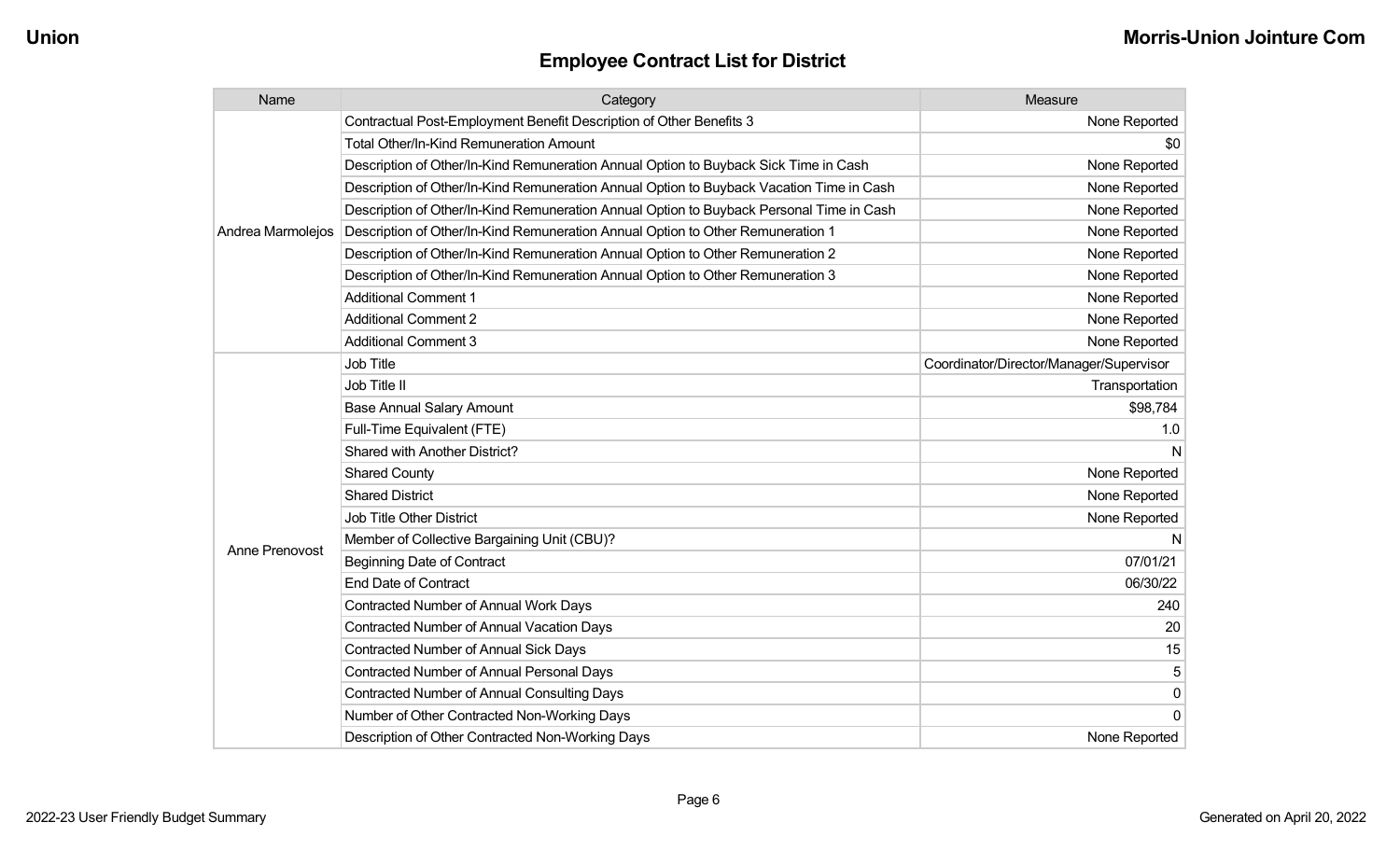| Name              | Category                                                                                  | Measure                                 |
|-------------------|-------------------------------------------------------------------------------------------|-----------------------------------------|
|                   | <b>Total Allowances Amount</b>                                                            | \$6,960                                 |
|                   | <b>Total Bonuses Amount</b>                                                               | \$0                                     |
|                   | <b>Total Stipends Amount</b>                                                              | \$0                                     |
|                   | District Contributions Above Teacher Contract for Insurance (Health, Dental, Life, Other) | \$395                                   |
|                   | District Contributions Above Teacher Contract for Retirement Plans                        | \$0                                     |
|                   | Total Contractual Post-Employment Benefit Amount                                          | \$10,000                                |
|                   | Contractual Post-Employment Benefit Description of Payout of Sick days                    | Capped                                  |
|                   | Contractual Post-Employment Benefit Description of Payout of Vacation days                | N/A                                     |
|                   | Contractual Post-Employment Benefit Description of Payout of Personal days                | N/A                                     |
|                   | Contractual Post-Employment Benefit Description of Other Benefits 1                       | None Reported                           |
| Anne Prenovost    | Contractual Post-Employment Benefit Description of Other Benefits 2                       | None Reported                           |
|                   | Contractual Post-Employment Benefit Description of Other Benefits 3                       | None Reported                           |
|                   | <b>Total Other/In-Kind Remuneration Amount</b>                                            | \$0                                     |
|                   | Description of Other/In-Kind Remuneration Annual Option to Buyback Sick Time in Cash      | None Reported                           |
|                   | Description of Other/In-Kind Remuneration Annual Option to Buyback Vacation Time in Cash  | None Reported                           |
|                   | Description of Other/In-Kind Remuneration Annual Option to Buyback Personal Time in Cash  | None Reported                           |
|                   | Description of Other/In-Kind Remuneration Annual Option to Other Remuneration 1           | None Reported                           |
|                   | Description of Other/In-Kind Remuneration Annual Option to Other Remuneration 2           | None Reported                           |
|                   | Description of Other/In-Kind Remuneration Annual Option to Other Remuneration 3           | None Reported                           |
|                   | <b>Additional Comment 1</b>                                                               | None Reported                           |
|                   | <b>Additional Comment 2</b>                                                               | None Reported                           |
|                   | <b>Additional Comment 3</b>                                                               | None Reported                           |
|                   | Job Title                                                                                 | Coordinator/Director/Manager/Supervisor |
|                   | Job Title II                                                                              | <b>Trans Fleet Mgr</b>                  |
|                   | <b>Base Annual Salary Amount</b>                                                          | \$75,497                                |
| Christopher Kocur | Full-Time Equivalent (FTE)                                                                | 1.0                                     |
|                   | Shared with Another District?                                                             | N                                       |
|                   | <b>Shared County</b>                                                                      | None Reported                           |
|                   | <b>Shared District</b>                                                                    | None Reported                           |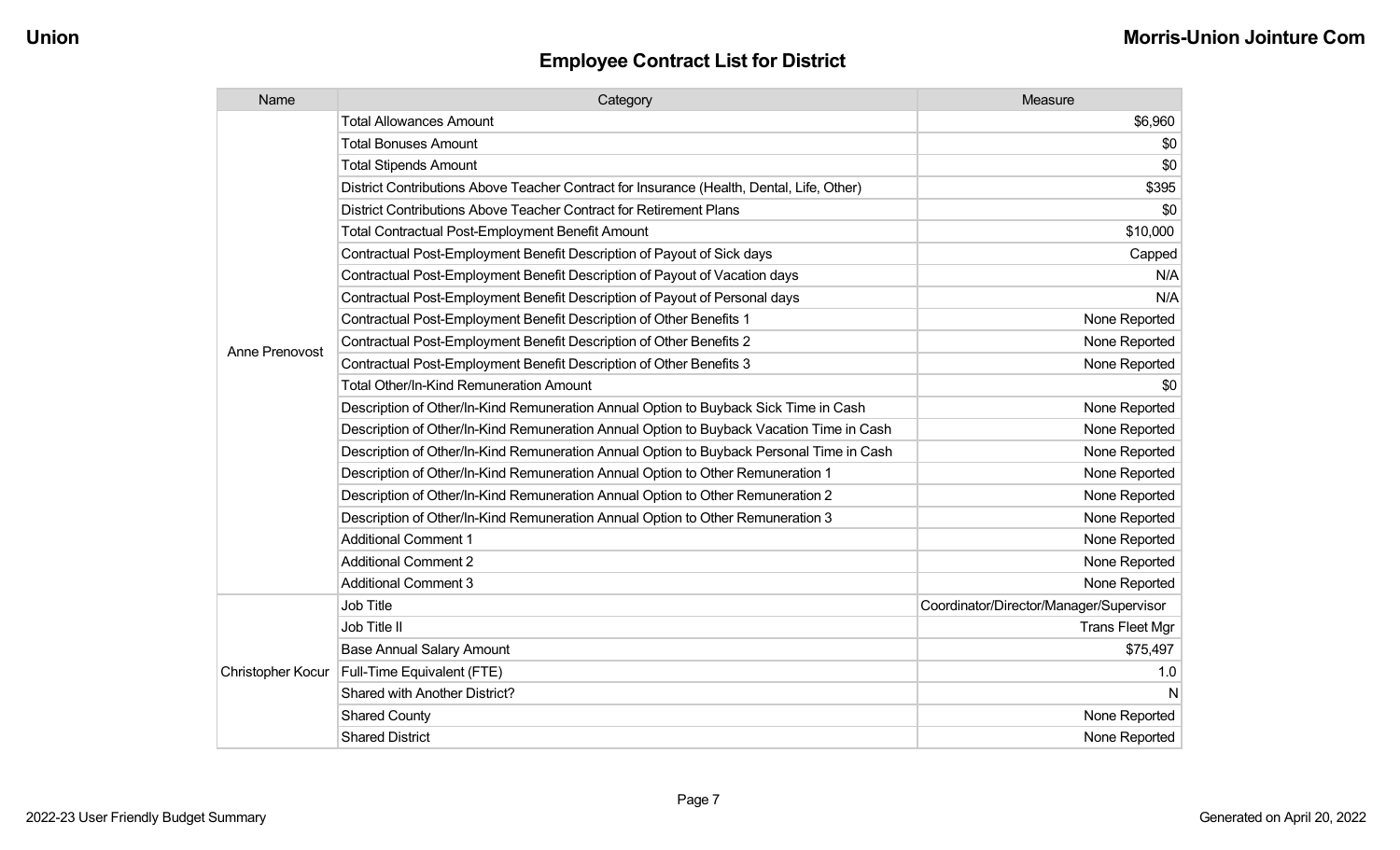| Name              | Category                                                                                  | Measure       |
|-------------------|-------------------------------------------------------------------------------------------|---------------|
|                   | Job Title Other District                                                                  | None Reported |
|                   | Member of Collective Bargaining Unit (CBU)?                                               | N             |
|                   | <b>Beginning Date of Contract</b>                                                         | 07/01/21      |
|                   | <b>End Date of Contract</b>                                                               | 06/30/22      |
|                   | Contracted Number of Annual Work Days                                                     | 240           |
|                   | <b>Contracted Number of Annual Vacation Days</b>                                          | 20            |
|                   | <b>Contracted Number of Annual Sick Days</b>                                              | 15            |
|                   | <b>Contracted Number of Annual Personal Days</b>                                          | 5             |
|                   | <b>Contracted Number of Annual Consulting Days</b>                                        | 0             |
|                   | Number of Other Contracted Non-Working Days                                               | $\Omega$      |
|                   | Description of Other Contracted Non-Working Days                                          | None Reported |
|                   | <b>Total Allowances Amount</b>                                                            | \$500         |
|                   | <b>Total Bonuses Amount</b>                                                               | \$0           |
|                   | <b>Total Stipends Amount</b>                                                              | \$0           |
| Christopher Kocur | District Contributions Above Teacher Contract for Insurance (Health, Dental, Life, Other) | \$0           |
|                   | District Contributions Above Teacher Contract for Retirement Plans                        | \$0           |
|                   | <b>Total Contractual Post-Employment Benefit Amount</b>                                   | \$10,000      |
|                   | Contractual Post-Employment Benefit Description of Payout of Sick days                    | Capped        |
|                   | Contractual Post-Employment Benefit Description of Payout of Vacation days                | N/A           |
|                   | Contractual Post-Employment Benefit Description of Payout of Personal days                | N/A           |
|                   | Contractual Post-Employment Benefit Description of Other Benefits 1                       | None Reported |
|                   | Contractual Post-Employment Benefit Description of Other Benefits 2                       | None Reported |
|                   | Contractual Post-Employment Benefit Description of Other Benefits 3                       | None Reported |
|                   | <b>Total Other/In-Kind Remuneration Amount</b>                                            | \$0           |
|                   | Description of Other/In-Kind Remuneration Annual Option to Buyback Sick Time in Cash      | None Reported |
|                   | Description of Other/In-Kind Remuneration Annual Option to Buyback Vacation Time in Cash  | None Reported |
|                   | Description of Other/In-Kind Remuneration Annual Option to Buyback Personal Time in Cash  | None Reported |
|                   | Description of Other/In-Kind Remuneration Annual Option to Other Remuneration 1           | None Reported |
|                   | Description of Other/In-Kind Remuneration Annual Option to Other Remuneration 2           | None Reported |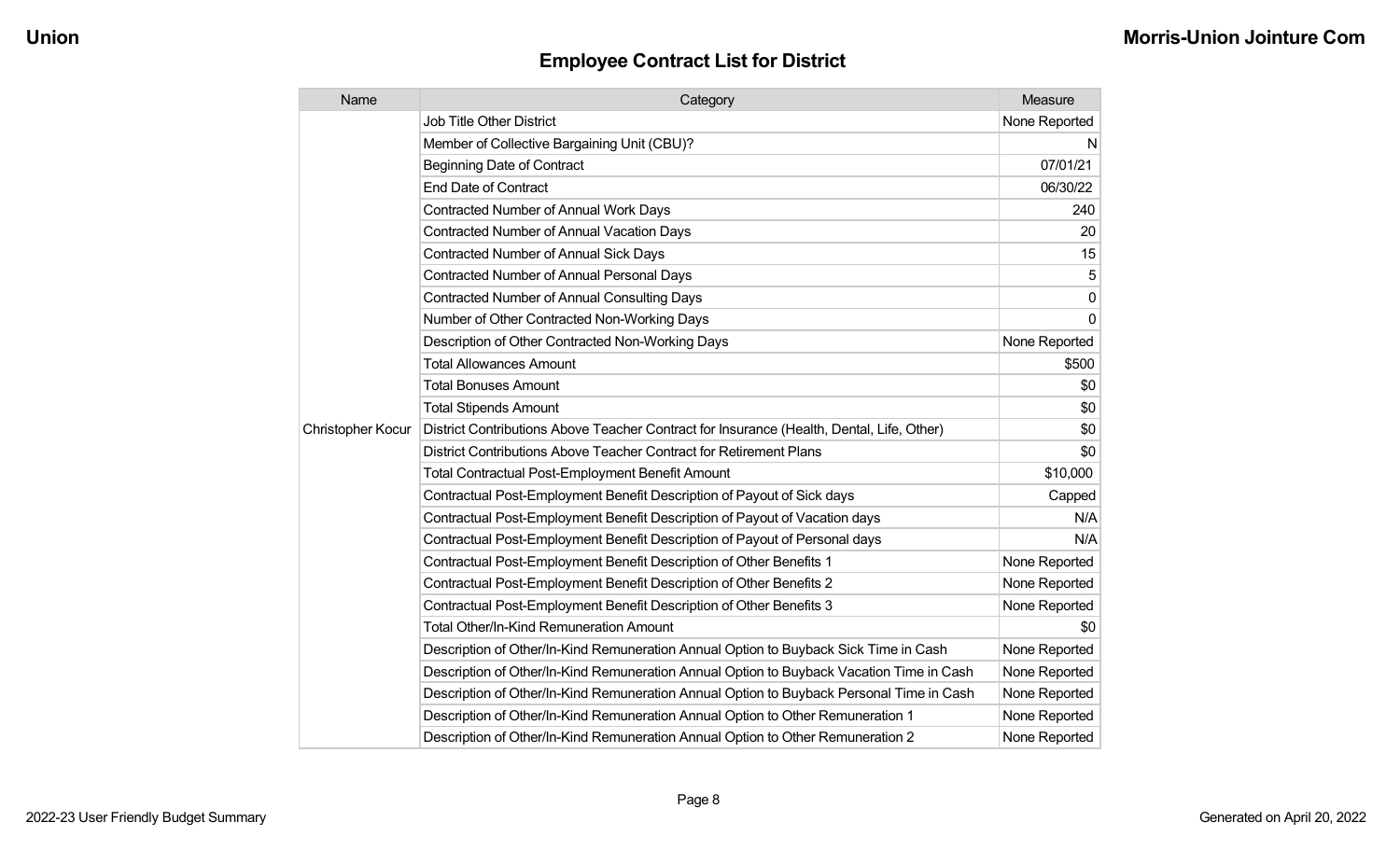| Name                     | Category                                                                                  | Measure       |
|--------------------------|-------------------------------------------------------------------------------------------|---------------|
|                          | Description of Other/In-Kind Remuneration Annual Option to Other Remuneration 3           | None Reported |
| <b>Christopher Kocur</b> | <b>Additional Comment 1</b>                                                               | None Reported |
|                          | <b>Additional Comment 2</b>                                                               | None Reported |
|                          | <b>Additional Comment 3</b>                                                               | None Reported |
|                          | Job Title                                                                                 | Other         |
|                          | Job Title II                                                                              | Payroll       |
|                          | <b>Base Annual Salary Amount</b>                                                          | \$78,577      |
|                          | Full-Time Equivalent (FTE)                                                                | 1.0           |
|                          | Shared with Another District?                                                             | N             |
|                          | <b>Shared County</b>                                                                      | None Reported |
|                          | <b>Shared District</b>                                                                    | None Reported |
|                          | <b>Job Title Other District</b>                                                           | None Reported |
|                          | Member of Collective Bargaining Unit (CBU)?                                               | N             |
|                          | <b>Beginning Date of Contract</b>                                                         | 07/01/21      |
|                          | <b>End Date of Contract</b>                                                               | 06/30/22      |
|                          | <b>Contracted Number of Annual Work Days</b>                                              | 240           |
| Connie Mark              | <b>Contracted Number of Annual Vacation Days</b>                                          | 20            |
|                          | Contracted Number of Annual Sick Days                                                     | 15            |
|                          | Contracted Number of Annual Personal Days                                                 | 5             |
|                          | <b>Contracted Number of Annual Consulting Days</b>                                        | 0             |
|                          | Number of Other Contracted Non-Working Days                                               | $\Omega$      |
|                          | Description of Other Contracted Non-Working Days                                          | None Reported |
|                          | <b>Total Allowances Amount</b>                                                            | \$750         |
|                          | <b>Total Bonuses Amount</b>                                                               | \$0           |
|                          | <b>Total Stipends Amount</b>                                                              | \$0           |
|                          | District Contributions Above Teacher Contract for Insurance (Health, Dental, Life, Other) | \$0           |
|                          | District Contributions Above Teacher Contract for Retirement Plans                        | \$0           |
|                          | <b>Total Contractual Post-Employment Benefit Amount</b>                                   | \$10,000      |
|                          | Contractual Post-Employment Benefit Description of Payout of Sick days                    | Capped        |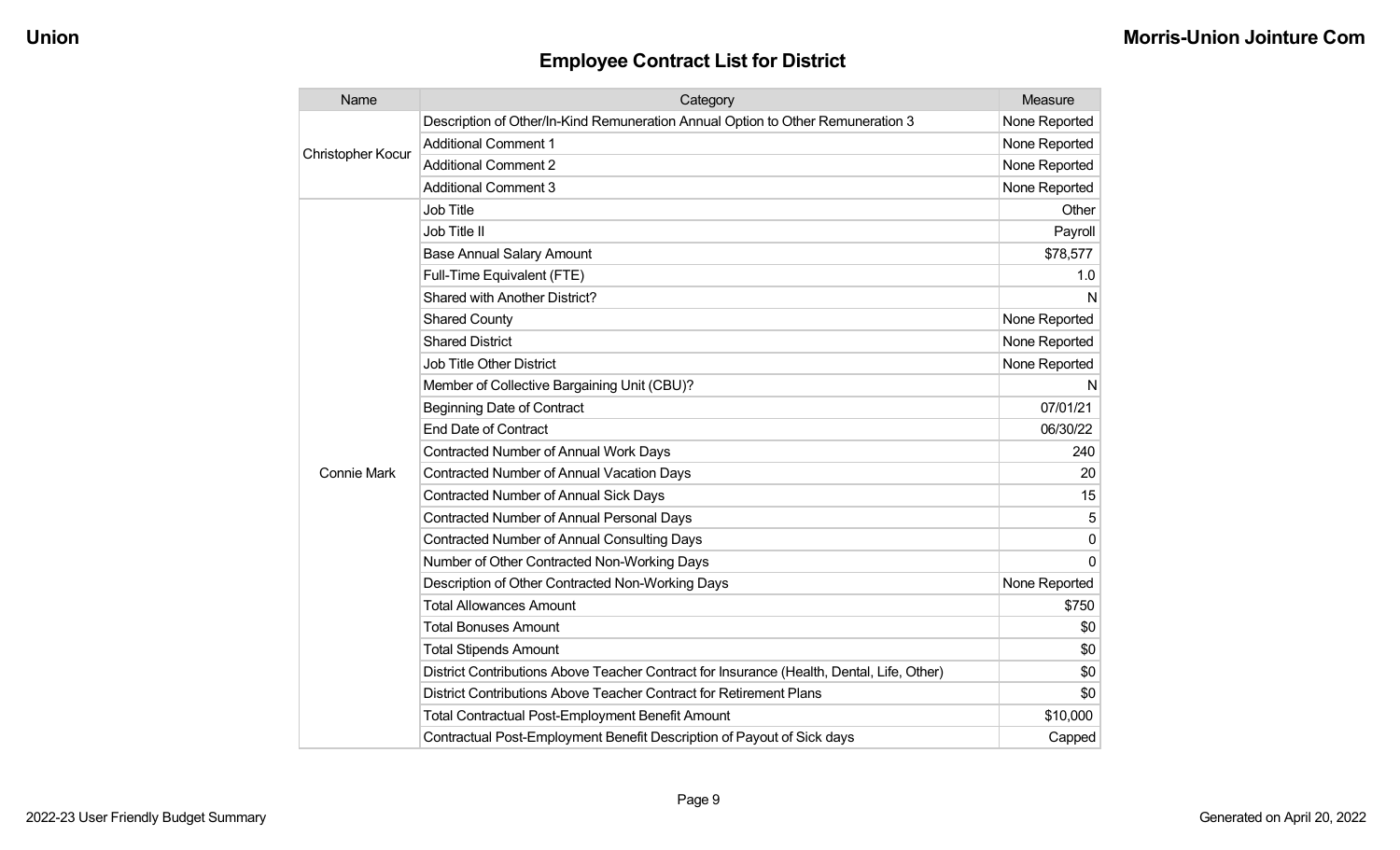| Name               | Category                                                                                 | Measure       |
|--------------------|------------------------------------------------------------------------------------------|---------------|
|                    | Contractual Post-Employment Benefit Description of Payout of Vacation days               | N/A           |
|                    | Contractual Post-Employment Benefit Description of Payout of Personal days               | N/A           |
|                    | Contractual Post-Employment Benefit Description of Other Benefits 1                      | None Reported |
|                    | Contractual Post-Employment Benefit Description of Other Benefits 2                      | None Reported |
|                    | Contractual Post-Employment Benefit Description of Other Benefits 3                      | None Reported |
|                    | Total Other/In-Kind Remuneration Amount                                                  | \$0           |
|                    | Description of Other/In-Kind Remuneration Annual Option to Buyback Sick Time in Cash     | None Reported |
| <b>Connie Mark</b> | Description of Other/In-Kind Remuneration Annual Option to Buyback Vacation Time in Cash | None Reported |
|                    | Description of Other/In-Kind Remuneration Annual Option to Buyback Personal Time in Cash | None Reported |
|                    | Description of Other/In-Kind Remuneration Annual Option to Other Remuneration 1          | None Reported |
|                    | Description of Other/In-Kind Remuneration Annual Option to Other Remuneration 2          | None Reported |
|                    | Description of Other/In-Kind Remuneration Annual Option to Other Remuneration 3          | None Reported |
|                    | <b>Additional Comment 1</b>                                                              | None Reported |
|                    | <b>Additional Comment 2</b>                                                              | None Reported |
|                    | <b>Additional Comment 3</b>                                                              | None Reported |
|                    | <b>Job Title</b>                                                                         | Principal     |
|                    | Job Title II                                                                             | None Reported |
|                    | <b>Base Annual Salary Amount</b>                                                         | \$114,192     |
|                    | Full-Time Equivalent (FTE)                                                               | 1.0           |
|                    | Shared with Another District?                                                            | N             |
|                    | <b>Shared County</b>                                                                     | None Reported |
| Daniel Sanacore    | <b>Shared District</b>                                                                   | None Reported |
|                    | <b>Job Title Other District</b>                                                          | None Reported |
|                    | Member of Collective Bargaining Unit (CBU)?                                              | N             |
|                    | <b>Beginning Date of Contract</b>                                                        | 07/01/21      |
|                    | <b>End Date of Contract</b>                                                              | 06/30/22      |
|                    | Contracted Number of Annual Work Days                                                    | 240           |
|                    | Contracted Number of Annual Vacation Days                                                | 20            |
|                    | <b>Contracted Number of Annual Sick Days</b>                                             | 15            |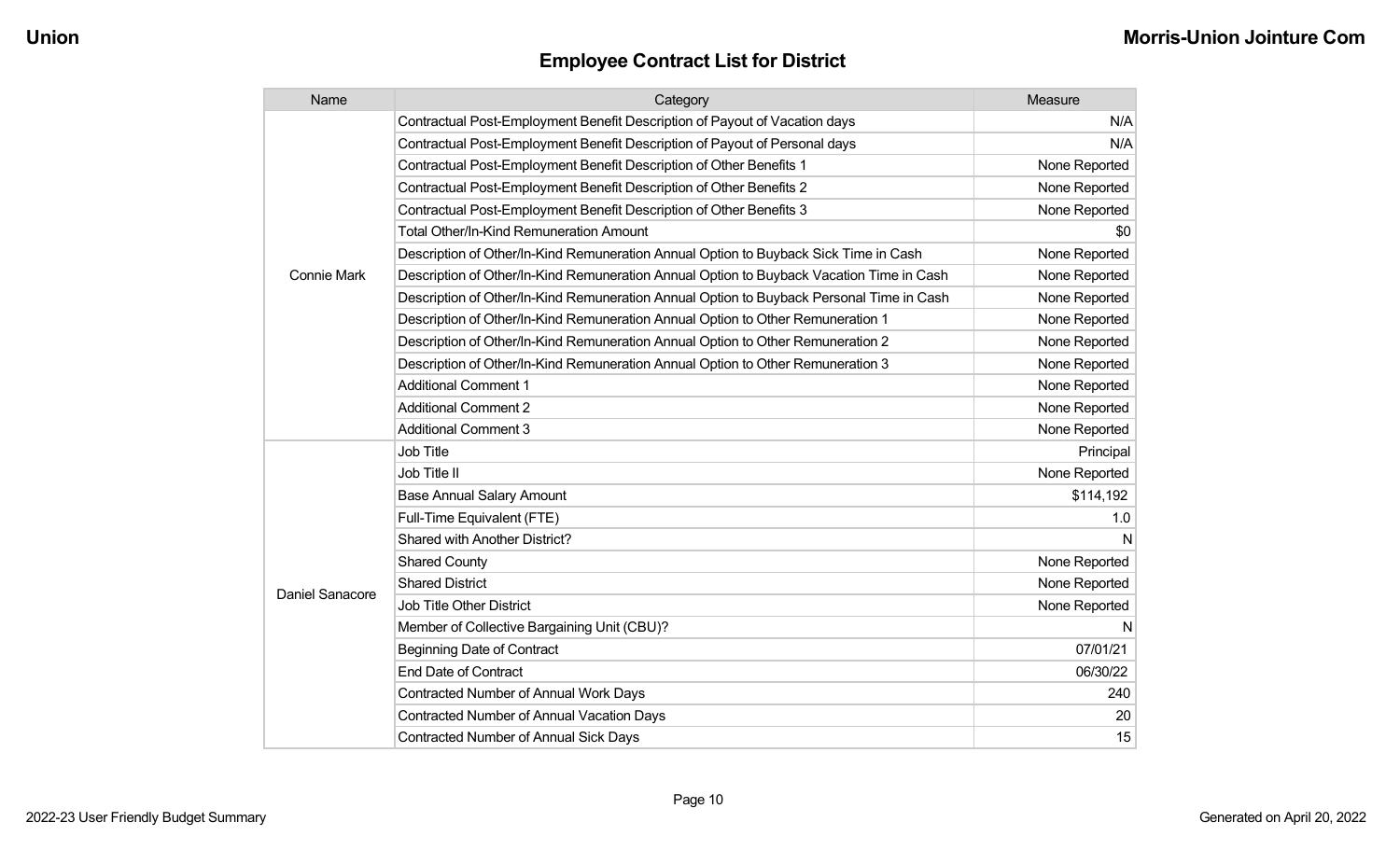| Name            | Category                                                                                  | Measure       |
|-----------------|-------------------------------------------------------------------------------------------|---------------|
|                 | <b>Contracted Number of Annual Personal Days</b>                                          | 5             |
|                 | <b>Contracted Number of Annual Consulting Days</b>                                        | 0             |
|                 | Number of Other Contracted Non-Working Days                                               | $\mathbf{0}$  |
|                 | Description of Other Contracted Non-Working Days                                          | None Reported |
|                 | <b>Total Allowances Amount</b>                                                            | \$1,500       |
|                 | <b>Total Bonuses Amount</b>                                                               | \$0           |
|                 | <b>Total Stipends Amount</b>                                                              | \$0           |
|                 | District Contributions Above Teacher Contract for Insurance (Health, Dental, Life, Other) | \$468         |
|                 | District Contributions Above Teacher Contract for Retirement Plans                        | \$0           |
|                 | <b>Total Contractual Post-Employment Benefit Amount</b>                                   | \$15,000      |
|                 | Contractual Post-Employment Benefit Description of Payout of Sick days                    | Capped        |
|                 | Contractual Post-Employment Benefit Description of Payout of Vacation days                | N/A           |
| Daniel Sanacore | Contractual Post-Employment Benefit Description of Payout of Personal days                | N/A           |
|                 | Contractual Post-Employment Benefit Description of Other Benefits 1                       | None Reported |
|                 | Contractual Post-Employment Benefit Description of Other Benefits 2                       | None Reported |
|                 | Contractual Post-Employment Benefit Description of Other Benefits 3                       | None Reported |
|                 | Total Other/In-Kind Remuneration Amount                                                   | \$0           |
|                 | Description of Other/In-Kind Remuneration Annual Option to Buyback Sick Time in Cash      | None Reported |
|                 | Description of Other/In-Kind Remuneration Annual Option to Buyback Vacation Time in Cash  | None Reported |
|                 | Description of Other/In-Kind Remuneration Annual Option to Buyback Personal Time in Cash  | None Reported |
|                 | Description of Other/In-Kind Remuneration Annual Option to Other Remuneration 1           | None Reported |
|                 | Description of Other/In-Kind Remuneration Annual Option to Other Remuneration 2           | None Reported |
|                 | Description of Other/In-Kind Remuneration Annual Option to Other Remuneration 3           | None Reported |
|                 | <b>Additional Comment 1</b>                                                               | None Reported |
|                 | <b>Additional Comment 2</b>                                                               | None Reported |
|                 | <b>Additional Comment 3</b>                                                               | None Reported |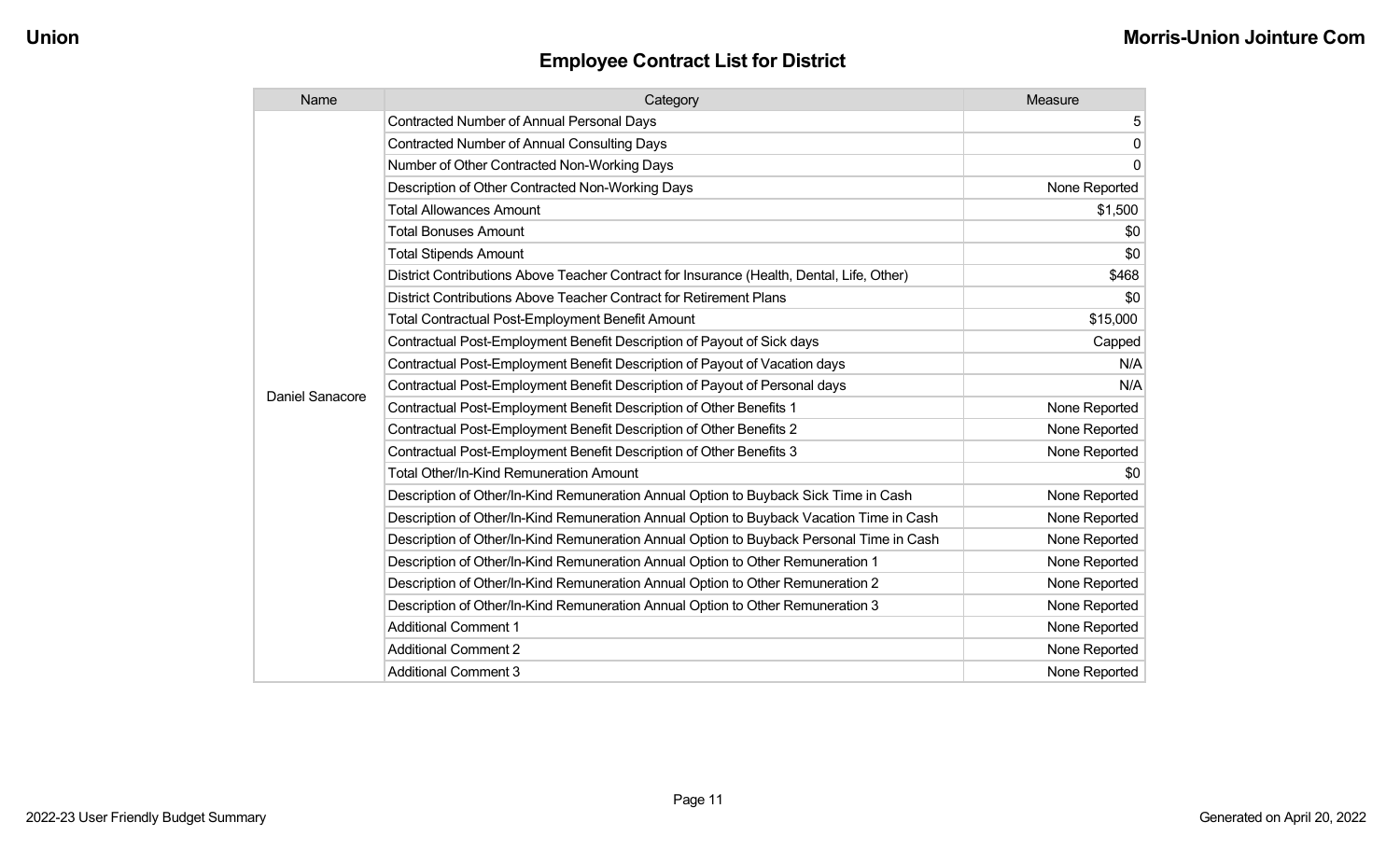| Name              | Category                                                                                  | Measure                         |
|-------------------|-------------------------------------------------------------------------------------------|---------------------------------|
|                   | <b>Job Title</b>                                                                          | <b>Assistant Superintendent</b> |
|                   | Job Title II                                                                              | None Reported                   |
|                   | <b>Base Annual Salary Amount</b>                                                          | \$179,753                       |
|                   | Full-Time Equivalent (FTE)                                                                | 1.0                             |
|                   | <b>Shared with Another District?</b>                                                      | N                               |
|                   | <b>Shared County</b>                                                                      | None Reported                   |
|                   | <b>Shared District</b>                                                                    | None Reported                   |
|                   | <b>Job Title Other District</b>                                                           | None Reported                   |
|                   | Member of Collective Bargaining Unit (CBU)?                                               | N                               |
|                   | <b>Beginning Date of Contract</b>                                                         | 07/01/21                        |
|                   | <b>End Date of Contract</b>                                                               | 06/30/22                        |
|                   | <b>Contracted Number of Annual Work Days</b>                                              | 260                             |
|                   | <b>Contracted Number of Annual Vacation Days</b>                                          | 25                              |
|                   | Contracted Number of Annual Sick Days                                                     | 15                              |
| Denise Smallacomb | Contracted Number of Annual Personal Days                                                 |                                 |
|                   | <b>Contracted Number of Annual Consulting Days</b>                                        | $\Omega$                        |
|                   | Number of Other Contracted Non-Working Days                                               | $\Omega$                        |
|                   | Description of Other Contracted Non-Working Days                                          | None Reported                   |
|                   | <b>Total Allowances Amount</b>                                                            | \$5,860                         |
|                   | <b>Total Bonuses Amount</b>                                                               | \$0                             |
|                   | <b>Total Stipends Amount</b>                                                              | \$0                             |
|                   | District Contributions Above Teacher Contract for Insurance (Health, Dental, Life, Other) | \$1,107                         |
|                   | District Contributions Above Teacher Contract for Retirement Plans                        | \$0                             |
|                   | <b>Total Contractual Post-Employment Benefit Amount</b>                                   | \$45,420                        |
|                   | Contractual Post-Employment Benefit Description of Payout of Sick days                    | Capped                          |
|                   | Contractual Post-Employment Benefit Description of Payout of Vacation days                | 44 banked days @ per diem       |
|                   | Contractual Post-Employment Benefit Description of Payout of Personal days                | N/A                             |
|                   | Contractual Post-Employment Benefit Description of Other Benefits 1                       | None Reported                   |
|                   | Contractual Post-Employment Benefit Description of Other Benefits 2                       | None Reported                   |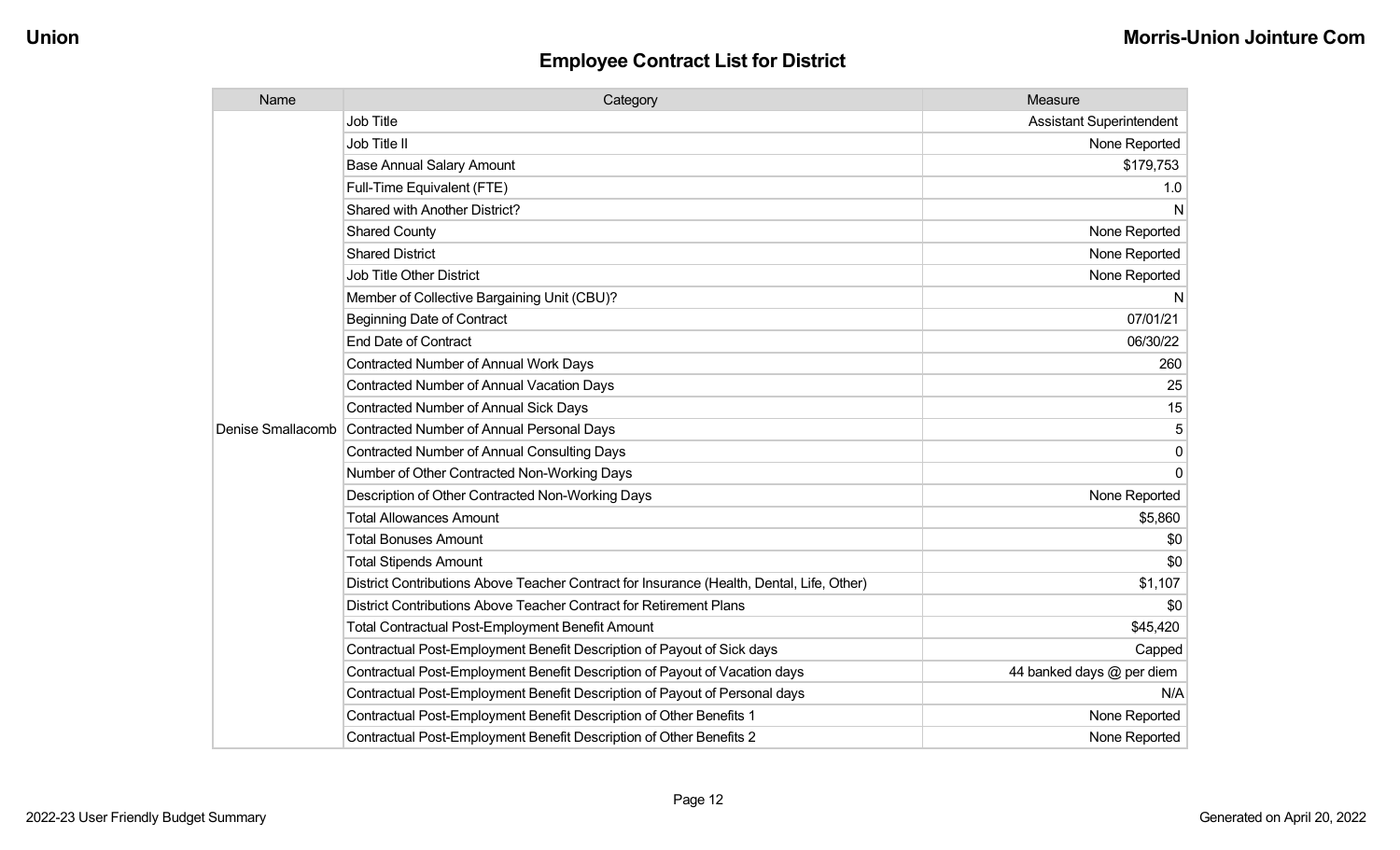| Name              | Category                                                                                 | Measure                                 |
|-------------------|------------------------------------------------------------------------------------------|-----------------------------------------|
|                   | Contractual Post-Employment Benefit Description of Other Benefits 3                      | None Reported                           |
|                   | <b>Total Other/In-Kind Remuneration Amount</b>                                           | \$0                                     |
|                   | Description of Other/In-Kind Remuneration Annual Option to Buyback Sick Time in Cash     | None Reported                           |
|                   | Description of Other/In-Kind Remuneration Annual Option to Buyback Vacation Time in Cash | None Reported                           |
|                   | Description of Other/In-Kind Remuneration Annual Option to Buyback Personal Time in Cash | None Reported                           |
| Denise Smallacomb | Description of Other/In-Kind Remuneration Annual Option to Other Remuneration 1          | None Reported                           |
|                   | Description of Other/In-Kind Remuneration Annual Option to Other Remuneration 2          | None Reported                           |
|                   | Description of Other/In-Kind Remuneration Annual Option to Other Remuneration 3          | None Reported                           |
|                   | <b>Additional Comment 1</b>                                                              | None Reported                           |
|                   | <b>Additional Comment 2</b>                                                              | None Reported                           |
|                   | <b>Additional Comment 3</b>                                                              | None Reported                           |
|                   | Job Title                                                                                | Coordinator/Director/Manager/Supervisor |
|                   | Job Title II                                                                             | Prop Svcs                               |
|                   | <b>Base Annual Salary Amount</b>                                                         | \$132,089                               |
|                   | Full-Time Equivalent (FTE)                                                               | 1.0                                     |
|                   | Shared with Another District?                                                            | N                                       |
|                   | <b>Shared County</b>                                                                     | None Reported                           |
|                   | <b>Shared District</b>                                                                   | None Reported                           |
|                   | <b>Job Title Other District</b>                                                          | None Reported                           |
| Erik Hammerdahl   | Member of Collective Bargaining Unit (CBU)?                                              | N                                       |
|                   | <b>Beginning Date of Contract</b>                                                        | 07/01/21                                |
|                   | <b>End Date of Contract</b>                                                              | 06/30/22                                |
|                   | Contracted Number of Annual Work Days                                                    | 240                                     |
|                   | <b>Contracted Number of Annual Vacation Days</b>                                         | 20                                      |
|                   | Contracted Number of Annual Sick Days                                                    | 15                                      |
|                   | Contracted Number of Annual Personal Days                                                | 5                                       |
|                   | <b>Contracted Number of Annual Consulting Days</b>                                       | 0                                       |
|                   | Number of Other Contracted Non-Working Days                                              | $\overline{0}$                          |
|                   | Description of Other Contracted Non-Working Days                                         | None Reported                           |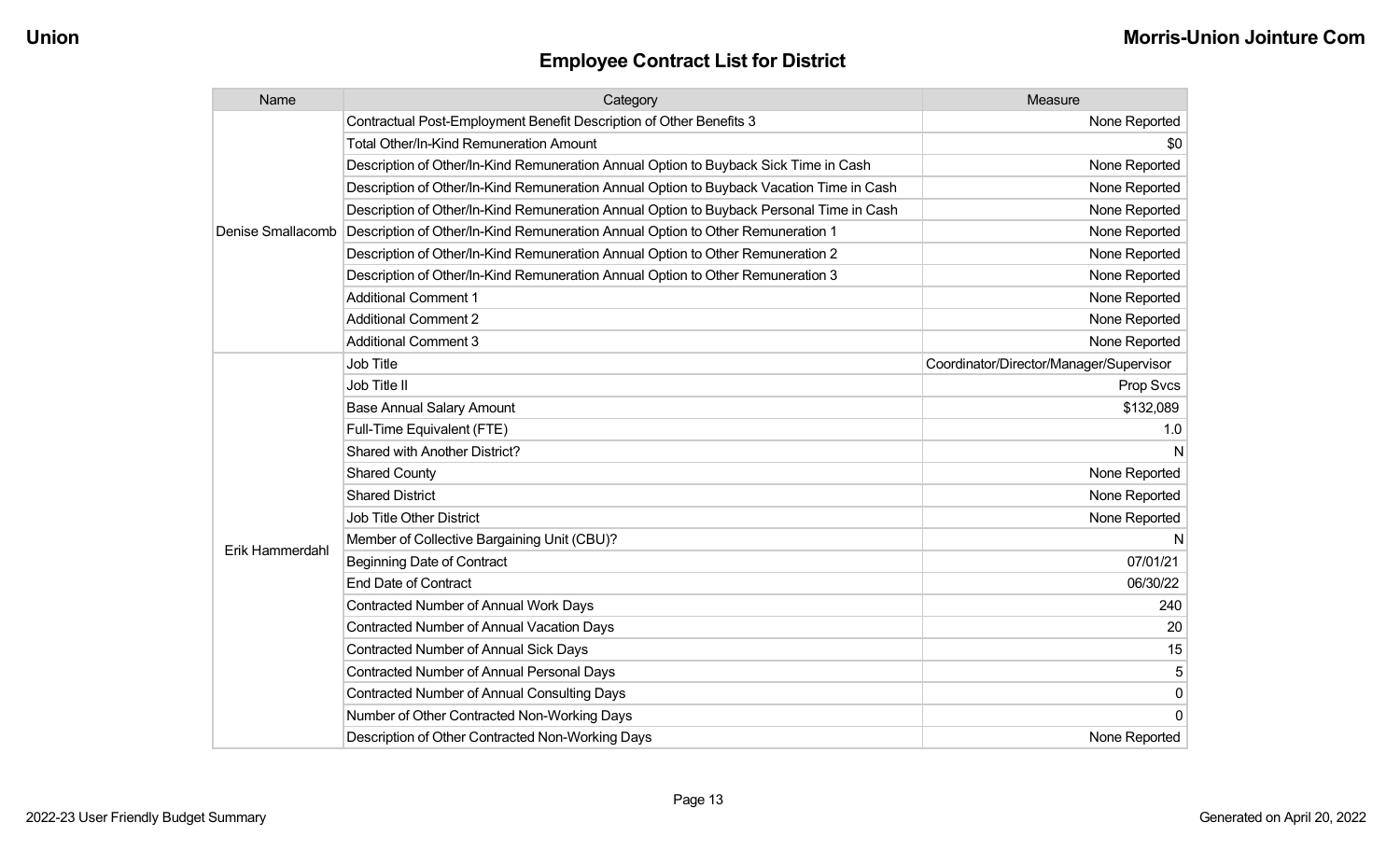| Name            | Category                                                                                  | Measure                                 |
|-----------------|-------------------------------------------------------------------------------------------|-----------------------------------------|
|                 | <b>Total Allowances Amount</b>                                                            | \$5,500                                 |
|                 | <b>Total Bonuses Amount</b>                                                               | \$0                                     |
|                 | <b>Total Stipends Amount</b>                                                              | \$1,000                                 |
|                 | District Contributions Above Teacher Contract for Insurance (Health, Dental, Life, Other) | \$536                                   |
|                 | District Contributions Above Teacher Contract for Retirement Plans                        | \$0                                     |
|                 | Total Contractual Post-Employment Benefit Amount                                          | \$10,000                                |
|                 | Contractual Post-Employment Benefit Description of Payout of Sick days                    | Capped                                  |
|                 | Contractual Post-Employment Benefit Description of Payout of Vacation days                | N/A                                     |
|                 | Contractual Post-Employment Benefit Description of Payout of Personal days                | N/A                                     |
|                 | Contractual Post-Employment Benefit Description of Other Benefits 1                       | None Reported                           |
| Erik Hammerdahl | Contractual Post-Employment Benefit Description of Other Benefits 2                       | None Reported                           |
|                 | Contractual Post-Employment Benefit Description of Other Benefits 3                       | None Reported                           |
|                 | Total Other/In-Kind Remuneration Amount                                                   | \$0                                     |
|                 | Description of Other/In-Kind Remuneration Annual Option to Buyback Sick Time in Cash      | None Reported                           |
|                 | Description of Other/In-Kind Remuneration Annual Option to Buyback Vacation Time in Cash  | None Reported                           |
|                 | Description of Other/In-Kind Remuneration Annual Option to Buyback Personal Time in Cash  | None Reported                           |
|                 | Description of Other/In-Kind Remuneration Annual Option to Other Remuneration 1           | None Reported                           |
|                 | Description of Other/In-Kind Remuneration Annual Option to Other Remuneration 2           | None Reported                           |
|                 | Description of Other/In-Kind Remuneration Annual Option to Other Remuneration 3           | None Reported                           |
|                 | <b>Additional Comment 1</b>                                                               | None Reported                           |
|                 | <b>Additional Comment 2</b>                                                               | None Reported                           |
|                 | <b>Additional Comment 3</b>                                                               | None Reported                           |
|                 | Job Title                                                                                 | Coordinator/Director/Manager/Supervisor |
|                 | Job Title II                                                                              | Tech/Innovation                         |
| Evan Abramson   | <b>Base Annual Salary Amount</b>                                                          | \$159,500                               |
|                 | Full-Time Equivalent (FTE)                                                                | 1.0                                     |
|                 | Shared with Another District?                                                             | N                                       |
|                 | <b>Shared County</b>                                                                      | None Reported                           |
|                 | <b>Shared District</b>                                                                    | None Reported                           |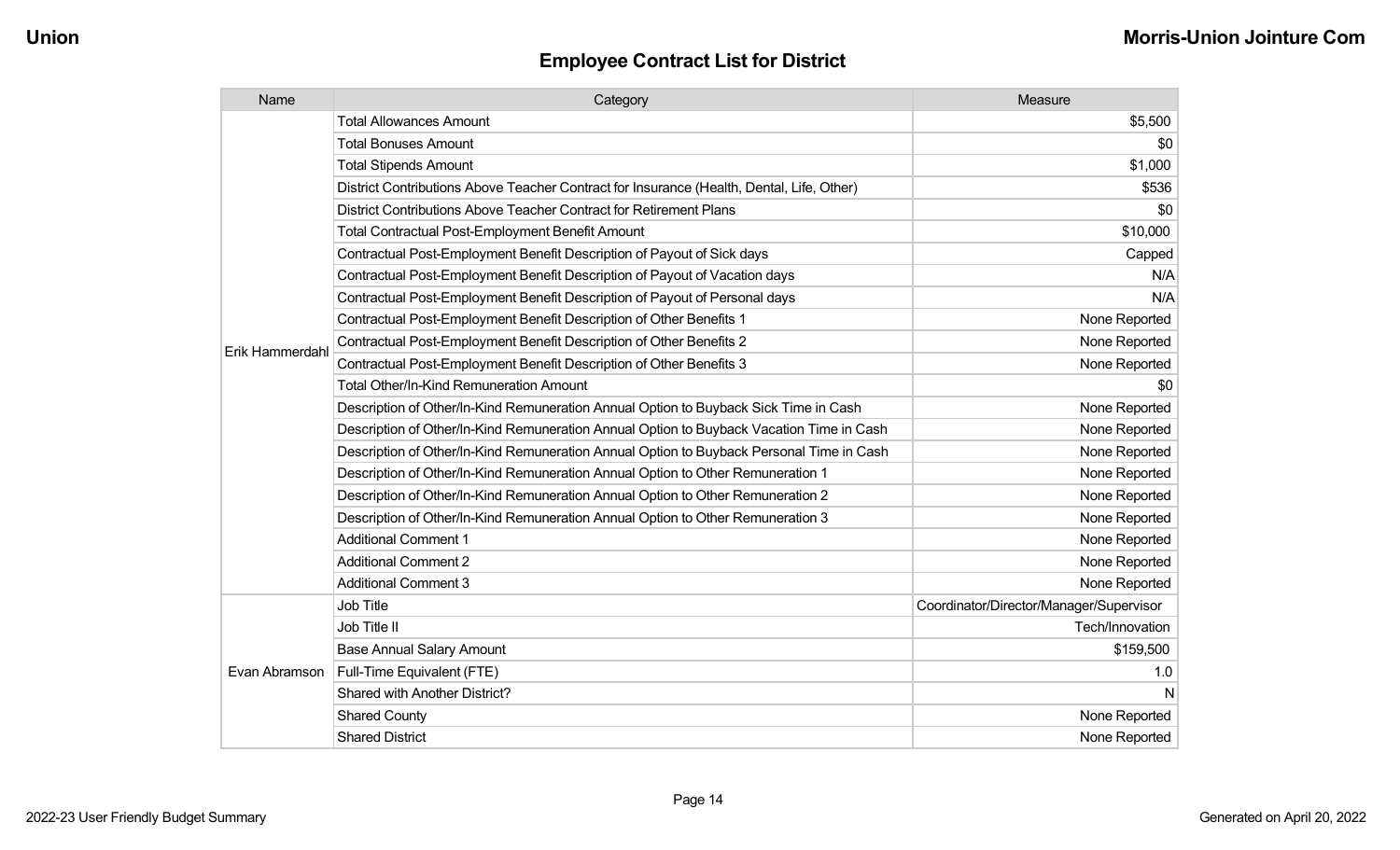| Name          | Category                                                                                  | Measure       |
|---------------|-------------------------------------------------------------------------------------------|---------------|
|               | <b>Job Title Other District</b>                                                           | None Reported |
|               | Member of Collective Bargaining Unit (CBU)?                                               | N             |
|               | <b>Beginning Date of Contract</b>                                                         | 07/01/21      |
|               | <b>End Date of Contract</b>                                                               | 06/30/22      |
|               | Contracted Number of Annual Work Days                                                     | 240           |
|               | <b>Contracted Number of Annual Vacation Days</b>                                          | 20            |
|               | <b>Contracted Number of Annual Sick Days</b>                                              | 15            |
|               | Contracted Number of Annual Personal Days                                                 | 5             |
|               | <b>Contracted Number of Annual Consulting Days</b>                                        | $\mathbf 0$   |
|               | Number of Other Contracted Non-Working Days                                               | $\Omega$      |
|               | Description of Other Contracted Non-Working Days                                          | None Reported |
|               | <b>Total Allowances Amount</b>                                                            | \$3,010       |
|               | <b>Total Bonuses Amount</b>                                                               | \$0           |
|               | <b>Total Stipends Amount</b>                                                              | \$0           |
| Evan Abramson | District Contributions Above Teacher Contract for Insurance (Health, Dental, Life, Other) | \$553         |
|               | District Contributions Above Teacher Contract for Retirement Plans                        | \$0           |
|               | <b>Total Contractual Post-Employment Benefit Amount</b>                                   | \$10,000      |
|               | Contractual Post-Employment Benefit Description of Payout of Sick days                    | Capped        |
|               | Contractual Post-Employment Benefit Description of Payout of Vacation days                | N/A           |
|               | Contractual Post-Employment Benefit Description of Payout of Personal days                | N/A           |
|               | Contractual Post-Employment Benefit Description of Other Benefits 1                       | None Reported |
|               | Contractual Post-Employment Benefit Description of Other Benefits 2                       | None Reported |
|               | Contractual Post-Employment Benefit Description of Other Benefits 3                       | None Reported |
|               | <b>Total Other/In-Kind Remuneration Amount</b>                                            | \$0           |
|               | Description of Other/In-Kind Remuneration Annual Option to Buyback Sick Time in Cash      | None Reported |
|               | Description of Other/In-Kind Remuneration Annual Option to Buyback Vacation Time in Cash  | None Reported |
|               | Description of Other/In-Kind Remuneration Annual Option to Buyback Personal Time in Cash  | None Reported |
|               | Description of Other/In-Kind Remuneration Annual Option to Other Remuneration 1           | None Reported |
|               | Description of Other/In-Kind Remuneration Annual Option to Other Remuneration 2           | None Reported |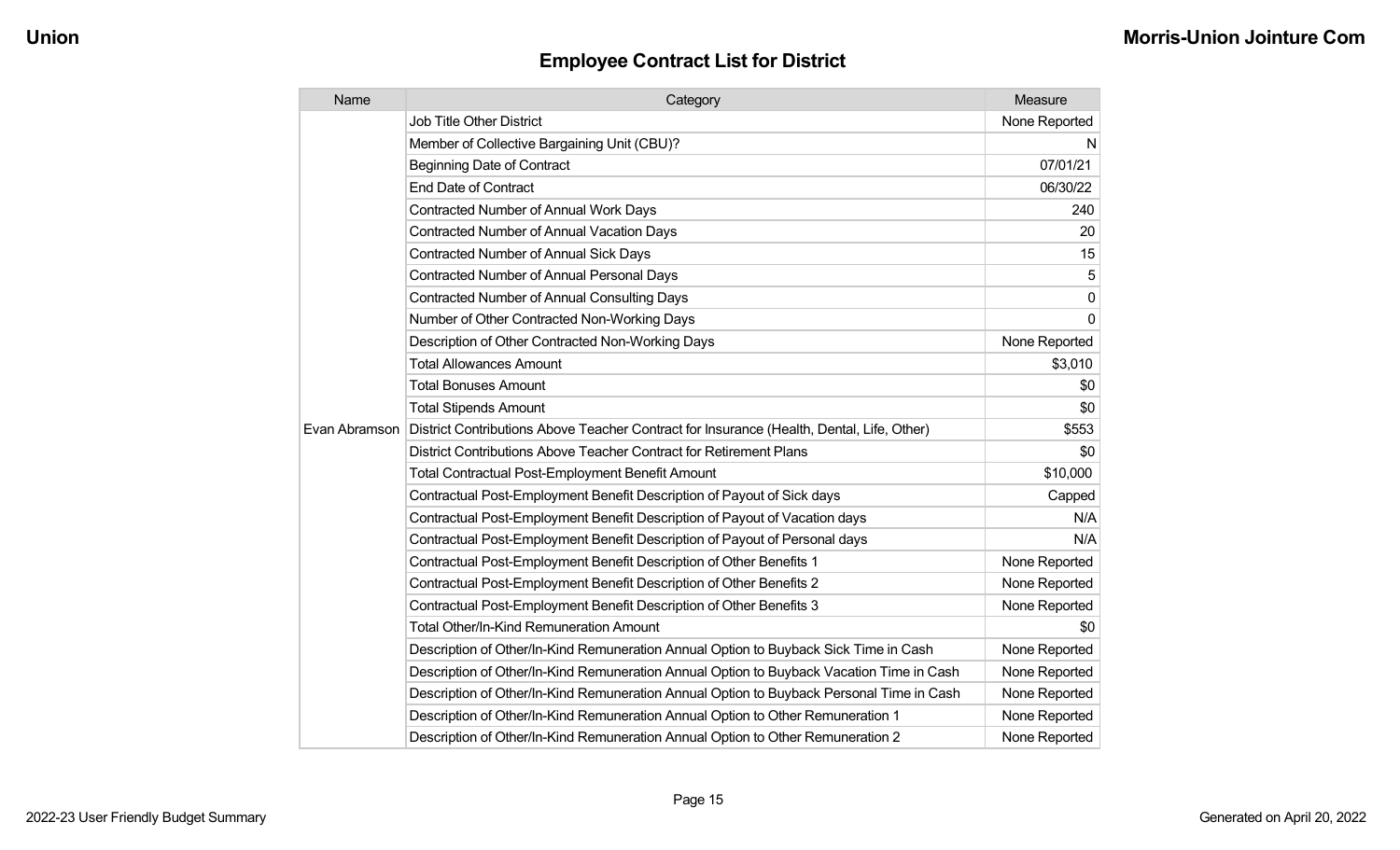| Name          | Category                                                                                  | Measure        |
|---------------|-------------------------------------------------------------------------------------------|----------------|
| Evan Abramson | Description of Other/In-Kind Remuneration Annual Option to Other Remuneration 3           | None Reported  |
|               | <b>Additional Comment 1</b>                                                               | None Reported  |
|               | <b>Additional Comment 2</b>                                                               | None Reported  |
|               | <b>Additional Comment 3</b>                                                               | None Reported  |
|               | Job Title                                                                                 | Superintendent |
|               | Job Title II                                                                              | None Reported  |
|               | <b>Base Annual Salary Amount</b>                                                          | \$235,481      |
|               | Full-Time Equivalent (FTE)                                                                | 1.0            |
|               | Shared with Another District?                                                             | N              |
|               | <b>Shared County</b>                                                                      | None Reported  |
|               | <b>Shared District</b>                                                                    | None Reported  |
|               | Job Title Other District                                                                  | None Reported  |
|               | Member of Collective Bargaining Unit (CBU)?                                               | N              |
|               | <b>Beginning Date of Contract</b>                                                         | 07/01/21       |
|               | <b>End Date of Contract</b>                                                               | 06/30/22       |
|               | <b>Contracted Number of Annual Work Days</b>                                              | 260            |
| Janet Fike    | <b>Contracted Number of Annual Vacation Days</b>                                          | 25             |
|               | <b>Contracted Number of Annual Sick Days</b>                                              | 15             |
|               | <b>Contracted Number of Annual Personal Days</b>                                          | 5              |
|               | <b>Contracted Number of Annual Consulting Days</b>                                        | 0              |
|               | Number of Other Contracted Non-Working Days                                               | $\Omega$       |
|               | Description of Other Contracted Non-Working Days                                          | None Reported  |
|               | <b>Total Allowances Amount</b>                                                            | \$10,960       |
|               | <b>Total Bonuses Amount</b>                                                               | \$0            |
|               | <b>Total Stipends Amount</b>                                                              | \$0            |
|               | District Contributions Above Teacher Contract for Insurance (Health, Dental, Life, Other) | \$1,035        |
|               | District Contributions Above Teacher Contract for Retirement Plans                        | \$0            |
|               | <b>Total Contractual Post-Employment Benefit Amount</b>                                   | \$37,643       |
|               | Contractual Post-Employment Benefit Description of Payout of Sick days                    | Capped         |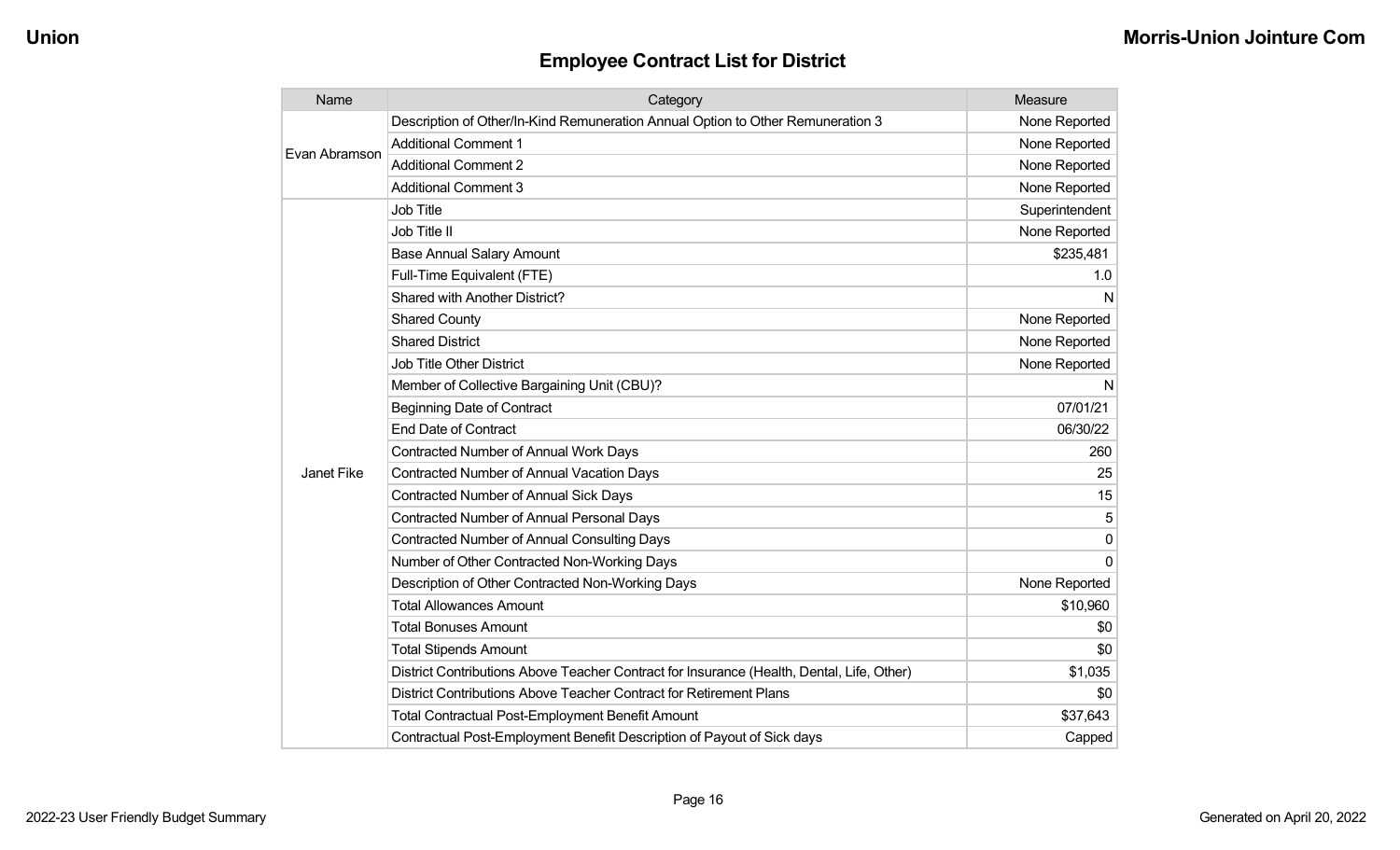| Name          | Category                                                                                 | Measure                       |
|---------------|------------------------------------------------------------------------------------------|-------------------------------|
|               | Contractual Post-Employment Benefit Description of Payout of Vacation days               | 25 days per diem              |
|               | Contractual Post-Employment Benefit Description of Payout of Personal days               | N/A                           |
|               | Contractual Post-Employment Benefit Description of Other Benefits 1                      | None Reported                 |
|               | Contractual Post-Employment Benefit Description of Other Benefits 2                      | None Reported                 |
|               | Contractual Post-Employment Benefit Description of Other Benefits 3                      | None Reported                 |
|               | <b>Total Other/In-Kind Remuneration Amount</b>                                           | \$0                           |
|               | Description of Other/In-Kind Remuneration Annual Option to Buyback Sick Time in Cash     | None Reported                 |
| Janet Fike    | Description of Other/In-Kind Remuneration Annual Option to Buyback Vacation Time in Cash | None Reported                 |
|               | Description of Other/In-Kind Remuneration Annual Option to Buyback Personal Time in Cash | None Reported                 |
|               | Description of Other/In-Kind Remuneration Annual Option to Other Remuneration 1          | None Reported                 |
|               | Description of Other/In-Kind Remuneration Annual Option to Other Remuneration 2          | None Reported                 |
|               | Description of Other/In-Kind Remuneration Annual Option to Other Remuneration 3          | None Reported                 |
|               | <b>Additional Comment 1</b>                                                              | None Reported                 |
|               | <b>Additional Comment 2</b>                                                              | None Reported                 |
|               | <b>Additional Comment 3</b>                                                              | None Reported                 |
|               | <b>Job Title</b>                                                                         | <b>Business Administrator</b> |
|               | Job Title II                                                                             | None Reported                 |
|               | <b>Base Annual Salary Amount</b>                                                         | \$78,750                      |
|               | Full-Time Equivalent (FTE)                                                               | 1.0                           |
|               | Shared with Another District?                                                            | N                             |
|               | <b>Shared County</b>                                                                     | None Reported                 |
| Jason Parenti | <b>Shared District</b>                                                                   | None Reported                 |
|               | <b>Job Title Other District</b>                                                          | None Reported                 |
|               | Member of Collective Bargaining Unit (CBU)?                                              | N                             |
|               | <b>Beginning Date of Contract</b>                                                        | 01/01/22                      |
|               | <b>End Date of Contract</b>                                                              | 06/30/22                      |
|               | Contracted Number of Annual Work Days                                                    | 260                           |
|               | <b>Contracted Number of Annual Vacation Days</b>                                         | 13                            |
|               | <b>Contracted Number of Annual Sick Days</b>                                             | 8                             |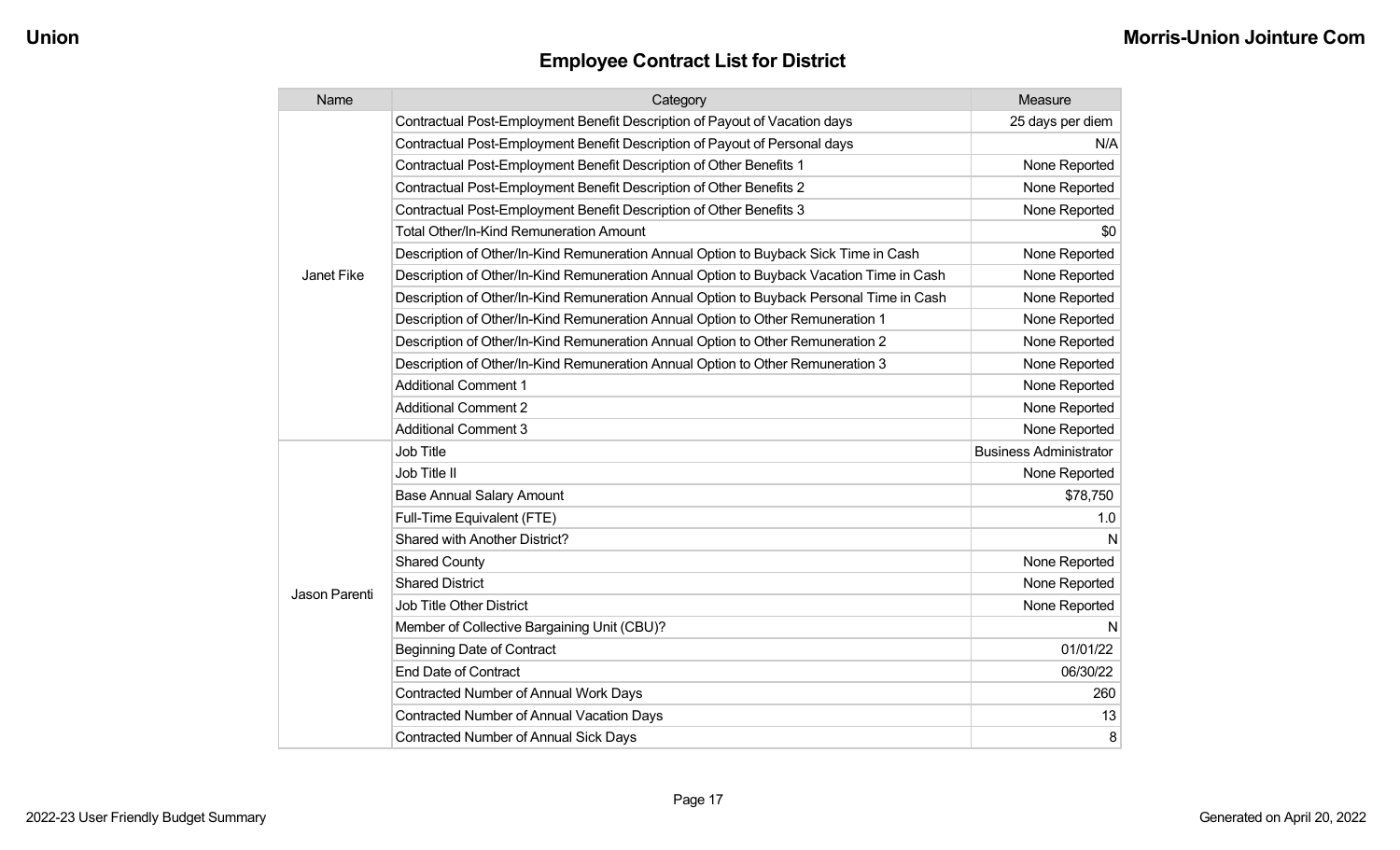| Name          | Category                                                                                  | Measure            |
|---------------|-------------------------------------------------------------------------------------------|--------------------|
|               | <b>Contracted Number of Annual Personal Days</b>                                          | 3                  |
|               | <b>Contracted Number of Annual Consulting Days</b>                                        | 0                  |
|               | Number of Other Contracted Non-Working Days                                               | $\Omega$           |
|               | Description of Other Contracted Non-Working Days                                          | None Reported      |
|               | <b>Total Allowances Amount</b>                                                            | \$3,900            |
|               | <b>Total Bonuses Amount</b>                                                               | \$0                |
|               | <b>Total Stipends Amount</b>                                                              | \$0                |
|               | District Contributions Above Teacher Contract for Insurance (Health, Dental, Life, Other) | \$531              |
|               | District Contributions Above Teacher Contract for Retirement Plans                        | \$0                |
|               | <b>Total Contractual Post-Employment Benefit Amount</b>                                   | \$22,875           |
|               | Contractual Post-Employment Benefit Description of Payout of Sick days                    | Capped             |
|               | Contractual Post-Employment Benefit Description of Payout of Vacation days                | 13 days @ per diem |
| Jason Parenti | Contractual Post-Employment Benefit Description of Payout of Personal days                | N/A                |
|               | Contractual Post-Employment Benefit Description of Other Benefits 1                       | None Reported      |
|               | Contractual Post-Employment Benefit Description of Other Benefits 2                       | None Reported      |
|               | Contractual Post-Employment Benefit Description of Other Benefits 3                       | None Reported      |
|               | <b>Total Other/In-Kind Remuneration Amount</b>                                            | \$0                |
|               | Description of Other/In-Kind Remuneration Annual Option to Buyback Sick Time in Cash      | None Reported      |
|               | Description of Other/In-Kind Remuneration Annual Option to Buyback Vacation Time in Cash  | None Reported      |
|               | Description of Other/In-Kind Remuneration Annual Option to Buyback Personal Time in Cash  | None Reported      |
|               | Description of Other/In-Kind Remuneration Annual Option to Other Remuneration 1           | None Reported      |
|               | Description of Other/In-Kind Remuneration Annual Option to Other Remuneration 2           | None Reported      |
|               | Description of Other/In-Kind Remuneration Annual Option to Other Remuneration 3           | None Reported      |
|               | <b>Additional Comment 1</b>                                                               | None Reported      |
|               | <b>Additional Comment 2</b>                                                               | None Reported      |
|               | <b>Additional Comment 3</b>                                                               | None Reported      |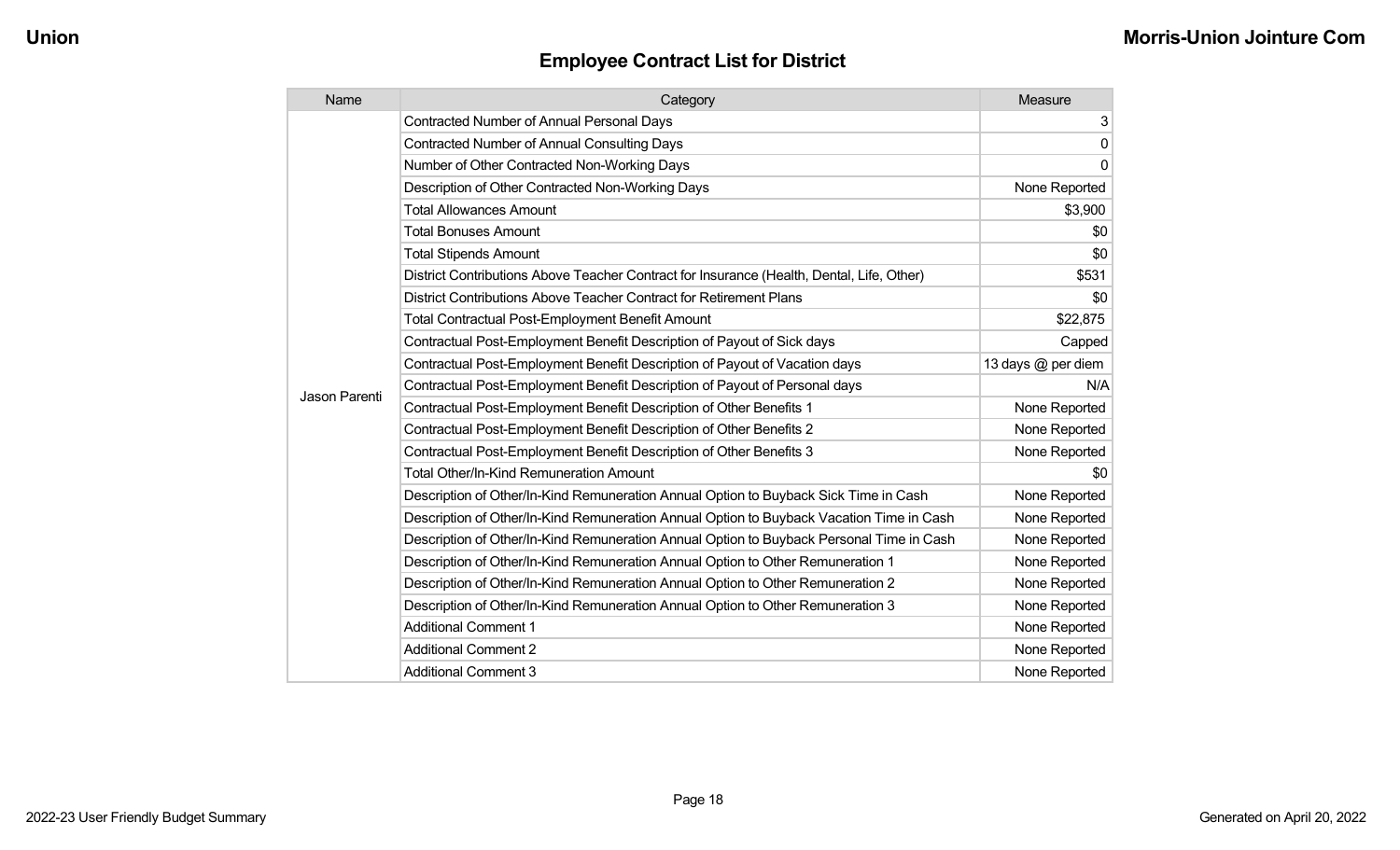| Name               | Category                                                                                  | Measure       |
|--------------------|-------------------------------------------------------------------------------------------|---------------|
|                    | <b>Job Title</b>                                                                          | Principal     |
|                    | Job Title II                                                                              | None Reported |
|                    | <b>Base Annual Salary Amount</b>                                                          | \$133,806     |
|                    | Full-Time Equivalent (FTE)                                                                | 1.0           |
|                    | Shared with Another District?                                                             | N             |
|                    | <b>Shared County</b>                                                                      | None Reported |
|                    | <b>Shared District</b>                                                                    | None Reported |
|                    | <b>Job Title Other District</b>                                                           | None Reported |
|                    | Member of Collective Bargaining Unit (CBU)?                                               | N             |
|                    | <b>Beginning Date of Contract</b>                                                         | 07/01/21      |
|                    | <b>End Date of Contract</b>                                                               | 06/30/22      |
|                    | <b>Contracted Number of Annual Work Days</b>                                              | 240           |
|                    | <b>Contracted Number of Annual Vacation Days</b>                                          | 20            |
|                    | Contracted Number of Annual Sick Days                                                     | 15            |
| Jennifer Ferraioli | <b>Contracted Number of Annual Personal Days</b>                                          | 5             |
|                    | <b>Contracted Number of Annual Consulting Days</b>                                        | $\mathbf{0}$  |
|                    | Number of Other Contracted Non-Working Days                                               | $\Omega$      |
|                    | Description of Other Contracted Non-Working Days                                          | None Reported |
|                    | <b>Total Allowances Amount</b>                                                            | \$1,500       |
|                    | <b>Total Bonuses Amount</b>                                                               | \$0           |
|                    | <b>Total Stipends Amount</b>                                                              | \$0           |
|                    | District Contributions Above Teacher Contract for Insurance (Health, Dental, Life, Other) | \$536         |
|                    | District Contributions Above Teacher Contract for Retirement Plans                        | \$0           |
|                    | <b>Total Contractual Post-Employment Benefit Amount</b>                                   | \$15,000      |
|                    | Contractual Post-Employment Benefit Description of Payout of Sick days                    | Capped        |
|                    | Contractual Post-Employment Benefit Description of Payout of Vacation days                | N/A           |
|                    | Contractual Post-Employment Benefit Description of Payout of Personal days                | N/A           |
|                    | Contractual Post-Employment Benefit Description of Other Benefits 1                       | None Reported |
|                    | Contractual Post-Employment Benefit Description of Other Benefits 2                       | None Reported |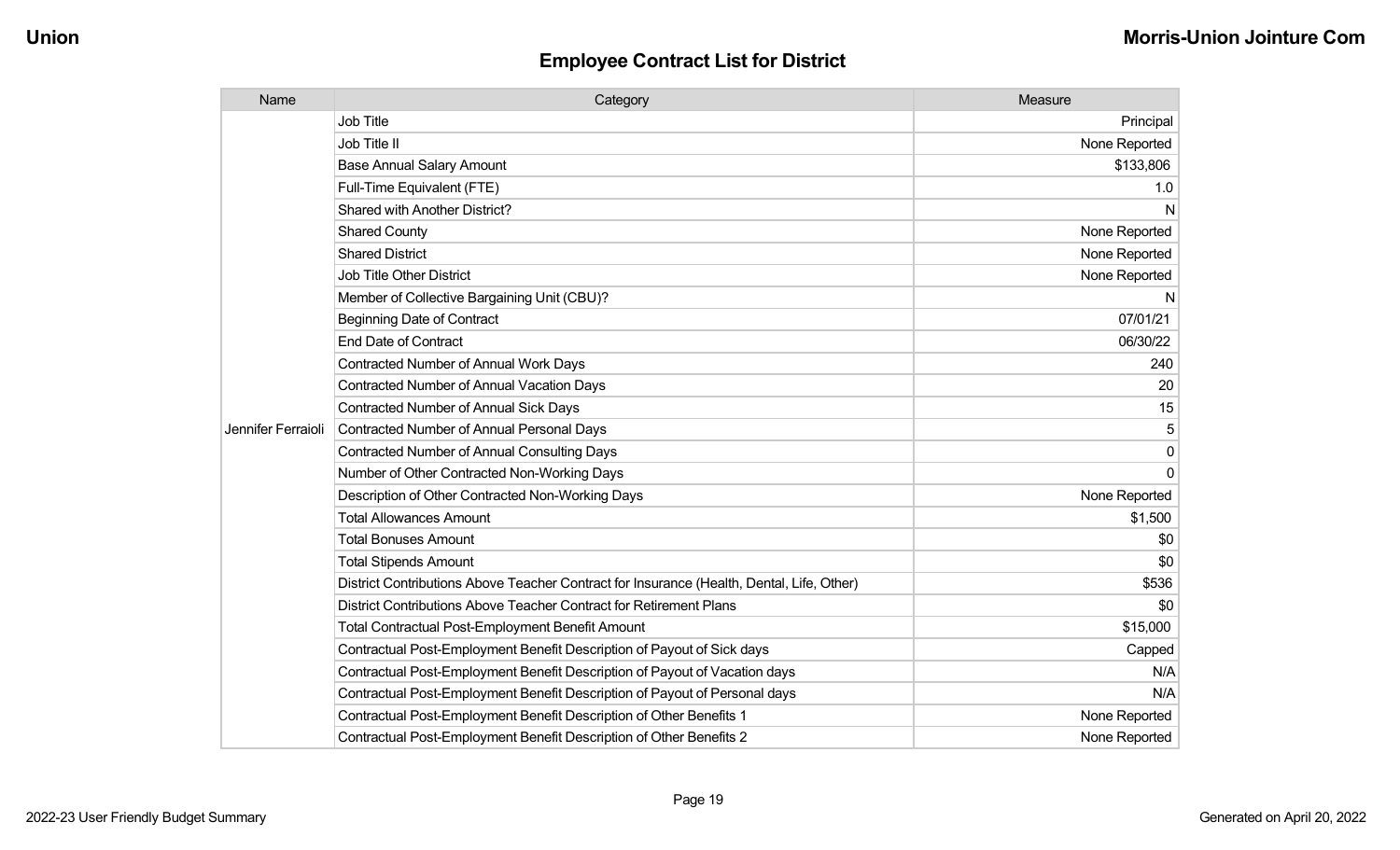| Name               | Category                                                                                 | Measure                                 |
|--------------------|------------------------------------------------------------------------------------------|-----------------------------------------|
|                    | Contractual Post-Employment Benefit Description of Other Benefits 3                      | None Reported                           |
|                    | Total Other/In-Kind Remuneration Amount                                                  | \$0                                     |
|                    | Description of Other/In-Kind Remuneration Annual Option to Buyback Sick Time in Cash     | None Reported                           |
|                    | Description of Other/In-Kind Remuneration Annual Option to Buyback Vacation Time in Cash | None Reported                           |
|                    | Description of Other/In-Kind Remuneration Annual Option to Buyback Personal Time in Cash | None Reported                           |
| Jennifer Ferraioli | Description of Other/In-Kind Remuneration Annual Option to Other Remuneration 1          | None Reported                           |
|                    | Description of Other/In-Kind Remuneration Annual Option to Other Remuneration 2          | None Reported                           |
|                    | Description of Other/In-Kind Remuneration Annual Option to Other Remuneration 3          | None Reported                           |
|                    | <b>Additional Comment 1</b>                                                              | None Reported                           |
|                    | <b>Additional Comment 2</b>                                                              | None Reported                           |
|                    | <b>Additional Comment 3</b>                                                              | None Reported                           |
|                    | Job Title                                                                                | Coordinator/Director/Manager/Supervisor |
|                    | Job Title II                                                                             | Aquatic/Rec                             |
|                    | <b>Base Annual Salary Amount</b>                                                         | \$77,805                                |
|                    | Full-Time Equivalent (FTE)                                                               | 1.0                                     |
|                    | Shared with Another District?                                                            | N                                       |
|                    | <b>Shared County</b>                                                                     | None Reported                           |
|                    | <b>Shared District</b>                                                                   | None Reported                           |
|                    | Job Title Other District                                                                 | None Reported                           |
|                    | Member of Collective Bargaining Unit (CBU)?                                              | N                                       |
| Karen Appezzato    | <b>Beginning Date of Contract</b>                                                        | 07/01/21                                |
|                    | <b>End Date of Contract</b>                                                              | 06/30/22                                |
|                    | <b>Contracted Number of Annual Work Days</b>                                             | 240                                     |
|                    | <b>Contracted Number of Annual Vacation Days</b>                                         | 20                                      |
|                    | <b>Contracted Number of Annual Sick Days</b>                                             | 15                                      |
|                    | Contracted Number of Annual Personal Days                                                | 5                                       |
|                    | <b>Contracted Number of Annual Consulting Days</b>                                       | $\pmb{0}$                               |
|                    | Number of Other Contracted Non-Working Days                                              | $\mathbf 0$                             |
|                    | Description of Other Contracted Non-Working Days                                         | None Reported                           |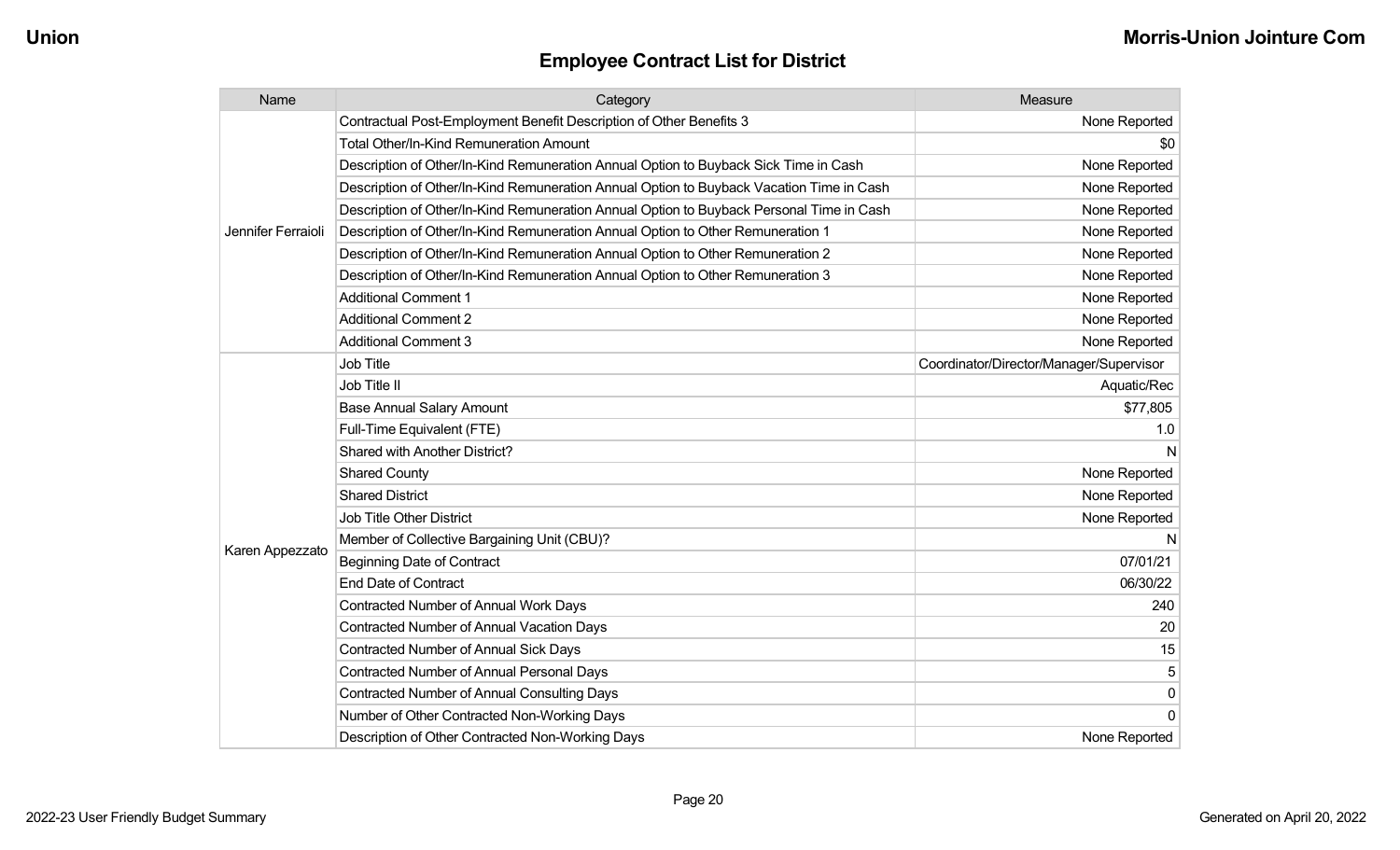| Name             | Category                                                                                  | Measure                                 |
|------------------|-------------------------------------------------------------------------------------------|-----------------------------------------|
|                  | <b>Total Allowances Amount</b>                                                            | \$1,000                                 |
|                  | <b>Total Bonuses Amount</b>                                                               | \$0                                     |
|                  | <b>Total Stipends Amount</b>                                                              | \$0                                     |
|                  | District Contributions Above Teacher Contract for Insurance (Health, Dental, Life, Other) | \$0                                     |
|                  | District Contributions Above Teacher Contract for Retirement Plans                        | \$0                                     |
|                  | <b>Total Contractual Post-Employment Benefit Amount</b>                                   | \$10,000                                |
|                  | Contractual Post-Employment Benefit Description of Payout of Sick days                    | Capped                                  |
|                  | Contractual Post-Employment Benefit Description of Payout of Vacation days                | N/A                                     |
|                  | Contractual Post-Employment Benefit Description of Payout of Personal days                | N/A                                     |
|                  | Contractual Post-Employment Benefit Description of Other Benefits 1                       | None Reported                           |
|                  | Contractual Post-Employment Benefit Description of Other Benefits 2                       | None Reported                           |
| Karen Appezzato  | Contractual Post-Employment Benefit Description of Other Benefits 3                       | None Reported                           |
|                  | Total Other/In-Kind Remuneration Amount                                                   | \$0                                     |
|                  | Description of Other/In-Kind Remuneration Annual Option to Buyback Sick Time in Cash      | None Reported                           |
|                  | Description of Other/In-Kind Remuneration Annual Option to Buyback Vacation Time in Cash  | None Reported                           |
|                  | Description of Other/In-Kind Remuneration Annual Option to Buyback Personal Time in Cash  | None Reported                           |
|                  | Description of Other/In-Kind Remuneration Annual Option to Other Remuneration 1           | None Reported                           |
|                  | Description of Other/In-Kind Remuneration Annual Option to Other Remuneration 2           | None Reported                           |
|                  | Description of Other/In-Kind Remuneration Annual Option to Other Remuneration 3           | None Reported                           |
|                  | <b>Additional Comment 1</b>                                                               | None Reported                           |
|                  | <b>Additional Comment 2</b>                                                               | None Reported                           |
|                  | <b>Additional Comment 3</b>                                                               | None Reported                           |
|                  | <b>Job Title</b>                                                                          | Coordinator/Director/Manager/Supervisor |
|                  | Job Title II                                                                              | Dispatch Mgr                            |
|                  | <b>Base Annual Salary Amount</b>                                                          | \$77,309                                |
| Kathleen Fanning | Full-Time Equivalent (FTE)                                                                | 1.0                                     |
|                  | Shared with Another District?                                                             | N                                       |
|                  | <b>Shared County</b>                                                                      | None Reported                           |
|                  | <b>Shared District</b>                                                                    | None Reported                           |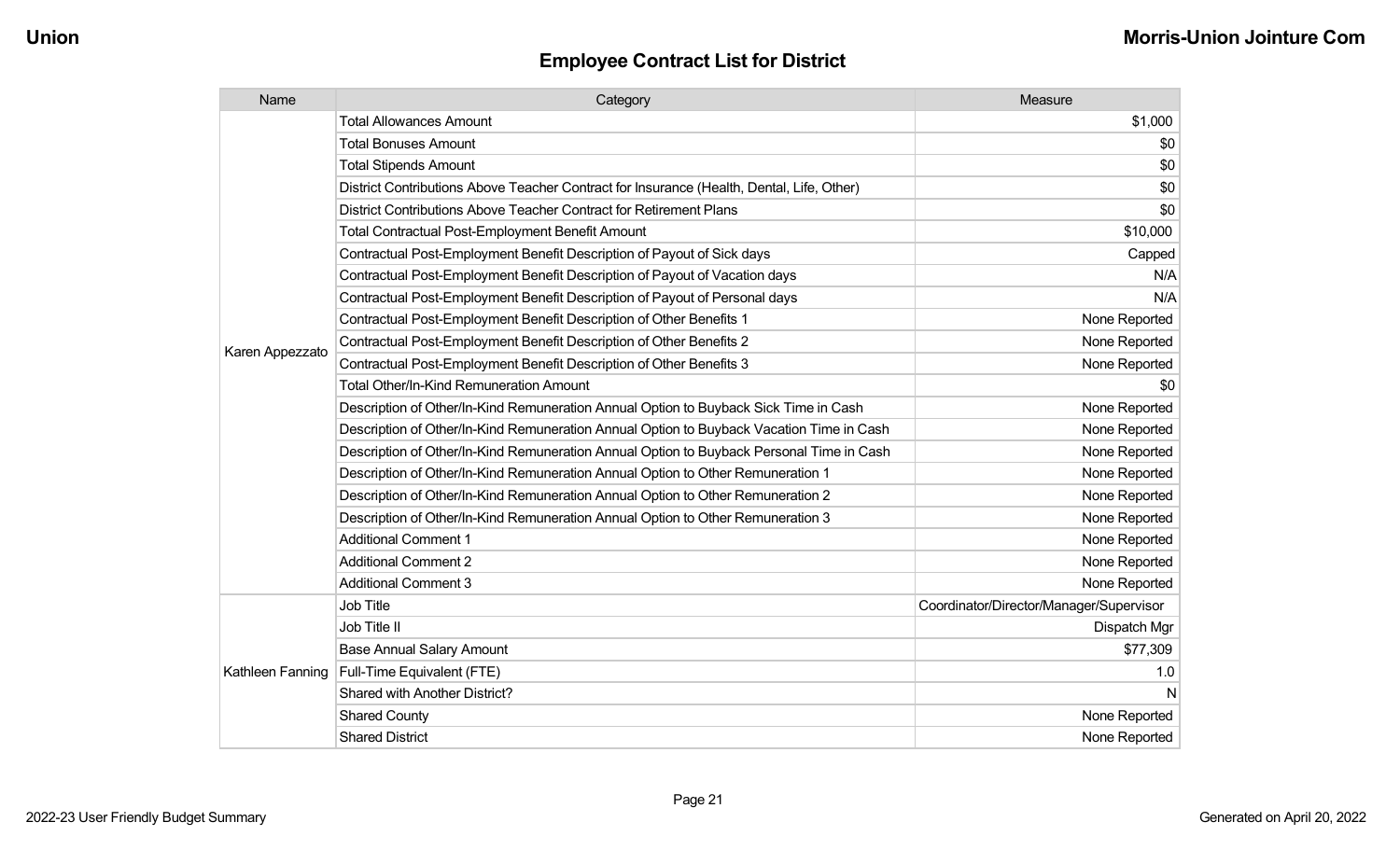| Name             | Category                                                                                  | Measure        |
|------------------|-------------------------------------------------------------------------------------------|----------------|
|                  | <b>Job Title Other District</b>                                                           | None Reported  |
|                  | Member of Collective Bargaining Unit (CBU)?                                               | N.             |
|                  | <b>Beginning Date of Contract</b>                                                         | 07/01/21       |
|                  | <b>End Date of Contract</b>                                                               | 06/30/22       |
|                  | Contracted Number of Annual Work Days                                                     | 240            |
|                  | <b>Contracted Number of Annual Vacation Days</b>                                          | 20             |
|                  | Contracted Number of Annual Sick Days                                                     | 15             |
|                  | Contracted Number of Annual Personal Days                                                 | 5              |
|                  | <b>Contracted Number of Annual Consulting Days</b>                                        | $\overline{0}$ |
|                  | Number of Other Contracted Non-Working Days                                               | $\overline{0}$ |
|                  | Description of Other Contracted Non-Working Days                                          | None Reported  |
|                  | <b>Total Allowances Amount</b>                                                            | \$750          |
|                  | <b>Total Bonuses Amount</b>                                                               | \$0            |
|                  | <b>Total Stipends Amount</b>                                                              | \$0            |
| Kathleen Fanning | District Contributions Above Teacher Contract for Insurance (Health, Dental, Life, Other) | \$0            |
|                  | District Contributions Above Teacher Contract for Retirement Plans                        | \$0            |
|                  | <b>Total Contractual Post-Employment Benefit Amount</b>                                   | \$10,000       |
|                  | Contractual Post-Employment Benefit Description of Payout of Sick days                    | Capped         |
|                  | Contractual Post-Employment Benefit Description of Payout of Vacation days                | N/A            |
|                  | Contractual Post-Employment Benefit Description of Payout of Personal days                | N/A            |
|                  | Contractual Post-Employment Benefit Description of Other Benefits 1                       | None Reported  |
|                  | Contractual Post-Employment Benefit Description of Other Benefits 2                       | None Reported  |
|                  | Contractual Post-Employment Benefit Description of Other Benefits 3                       | None Reported  |
|                  | <b>Total Other/In-Kind Remuneration Amount</b>                                            | \$0            |
|                  | Description of Other/In-Kind Remuneration Annual Option to Buyback Sick Time in Cash      | None Reported  |
|                  | Description of Other/In-Kind Remuneration Annual Option to Buyback Vacation Time in Cash  | None Reported  |
|                  | Description of Other/In-Kind Remuneration Annual Option to Buyback Personal Time in Cash  | None Reported  |
|                  | Description of Other/In-Kind Remuneration Annual Option to Other Remuneration 1           | None Reported  |
|                  | Description of Other/In-Kind Remuneration Annual Option to Other Remuneration 2           | None Reported  |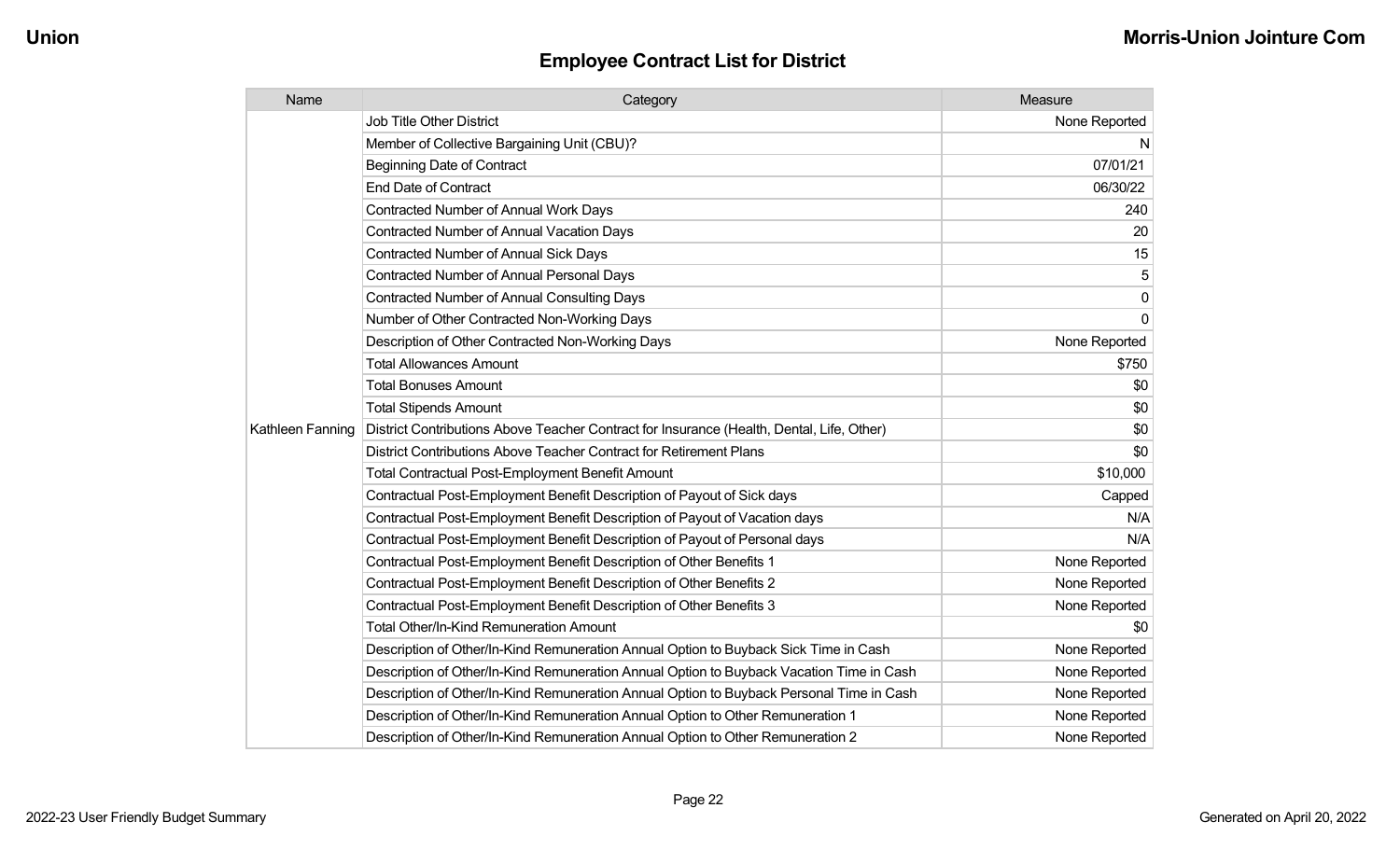| Name             | Category                                                                                  | Measure                                 |
|------------------|-------------------------------------------------------------------------------------------|-----------------------------------------|
|                  | Description of Other/In-Kind Remuneration Annual Option to Other Remuneration 3           | None Reported                           |
| Kathleen Fanning | <b>Additional Comment 1</b>                                                               | None Reported                           |
|                  | <b>Additional Comment 2</b>                                                               | None Reported                           |
|                  | <b>Additional Comment 3</b>                                                               | None Reported                           |
|                  | <b>Job Title</b>                                                                          | <b>Assistant Business Administrator</b> |
|                  | Job Title II                                                                              | None Reported                           |
|                  | <b>Base Annual Salary Amount</b>                                                          | \$105,184                               |
|                  | Full-Time Equivalent (FTE)                                                                | 1.0                                     |
|                  | Shared with Another District?                                                             | N                                       |
|                  | <b>Shared County</b>                                                                      | None Reported                           |
|                  | <b>Shared District</b>                                                                    | None Reported                           |
|                  | <b>Job Title Other District</b>                                                           | None Reported                           |
|                  | Member of Collective Bargaining Unit (CBU)?                                               | N                                       |
|                  | <b>Beginning Date of Contract</b>                                                         | 07/01/21                                |
|                  | <b>End Date of Contract</b>                                                               | 06/30/22                                |
|                  | Contracted Number of Annual Work Days                                                     | 240                                     |
| Lorraine Dillon  | <b>Contracted Number of Annual Vacation Days</b>                                          | 20                                      |
|                  | <b>Contracted Number of Annual Sick Days</b>                                              | 15                                      |
|                  | <b>Contracted Number of Annual Personal Days</b>                                          |                                         |
|                  | <b>Contracted Number of Annual Consulting Days</b>                                        | 0                                       |
|                  | Number of Other Contracted Non-Working Days                                               | $\Omega$                                |
|                  | Description of Other Contracted Non-Working Days                                          | None Reported                           |
|                  | <b>Total Allowances Amount</b>                                                            | \$4,000                                 |
|                  | <b>Total Bonuses Amount</b>                                                               | \$0                                     |
|                  | <b>Total Stipends Amount</b>                                                              | \$0                                     |
|                  | District Contributions Above Teacher Contract for Insurance (Health, Dental, Life, Other) | \$421                                   |
|                  | District Contributions Above Teacher Contract for Retirement Plans                        | \$0                                     |
|                  | <b>Total Contractual Post-Employment Benefit Amount</b>                                   | \$15,000                                |
|                  | Contractual Post-Employment Benefit Description of Payout of Sick days                    | Capped                                  |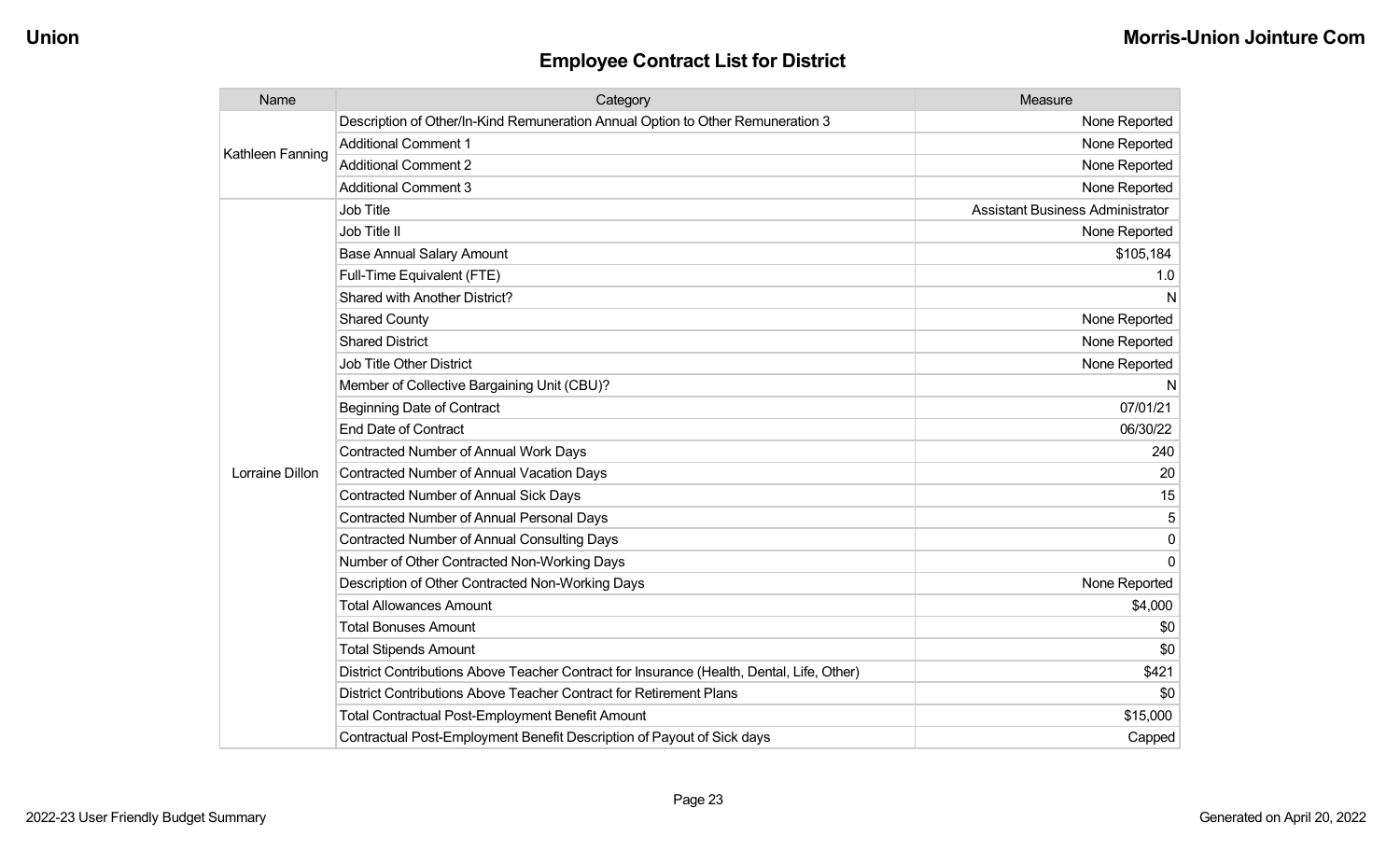| Name            | Category                                                                                 | Measure                                 |
|-----------------|------------------------------------------------------------------------------------------|-----------------------------------------|
|                 | Contractual Post-Employment Benefit Description of Payout of Vacation days               | N/A                                     |
|                 | Contractual Post-Employment Benefit Description of Payout of Personal days               | N/A                                     |
|                 | Contractual Post-Employment Benefit Description of Other Benefits 1                      | None Reported                           |
|                 | Contractual Post-Employment Benefit Description of Other Benefits 2                      | None Reported                           |
|                 | Contractual Post-Employment Benefit Description of Other Benefits 3                      | None Reported                           |
|                 | <b>Total Other/In-Kind Remuneration Amount</b>                                           | \$0                                     |
|                 | Description of Other/In-Kind Remuneration Annual Option to Buyback Sick Time in Cash     | None Reported                           |
| Lorraine Dillon | Description of Other/In-Kind Remuneration Annual Option to Buyback Vacation Time in Cash | None Reported                           |
|                 | Description of Other/In-Kind Remuneration Annual Option to Buyback Personal Time in Cash | None Reported                           |
|                 | Description of Other/In-Kind Remuneration Annual Option to Other Remuneration 1          | None Reported                           |
|                 | Description of Other/In-Kind Remuneration Annual Option to Other Remuneration 2          | None Reported                           |
|                 | Description of Other/In-Kind Remuneration Annual Option to Other Remuneration 3          | None Reported                           |
|                 | <b>Additional Comment 1</b>                                                              | None Reported                           |
|                 | <b>Additional Comment 2</b>                                                              | None Reported                           |
|                 | <b>Additional Comment 3</b>                                                              | None Reported                           |
|                 | <b>Job Title</b>                                                                         | Coordinator/Director/Manager/Supervisor |
|                 | Job Title II                                                                             | HR Mgr                                  |
|                 | <b>Base Annual Salary Amount</b>                                                         | \$86,508                                |
|                 | Full-Time Equivalent (FTE)                                                               | 1.0                                     |
|                 | Shared with Another District?                                                            | N                                       |
|                 | <b>Shared County</b>                                                                     | None Reported                           |
|                 | <b>Shared District</b>                                                                   | None Reported                           |
| Madhavi Marathe | <b>Job Title Other District</b>                                                          | None Reported                           |
|                 | Member of Collective Bargaining Unit (CBU)?                                              | N                                       |
|                 | <b>Beginning Date of Contract</b>                                                        | 07/01/21                                |
|                 | <b>End Date of Contract</b>                                                              | 06/30/22                                |
|                 | <b>Contracted Number of Annual Work Days</b>                                             | 240                                     |
|                 | <b>Contracted Number of Annual Vacation Days</b>                                         | 20                                      |
|                 | <b>Contracted Number of Annual Sick Days</b>                                             | 15                                      |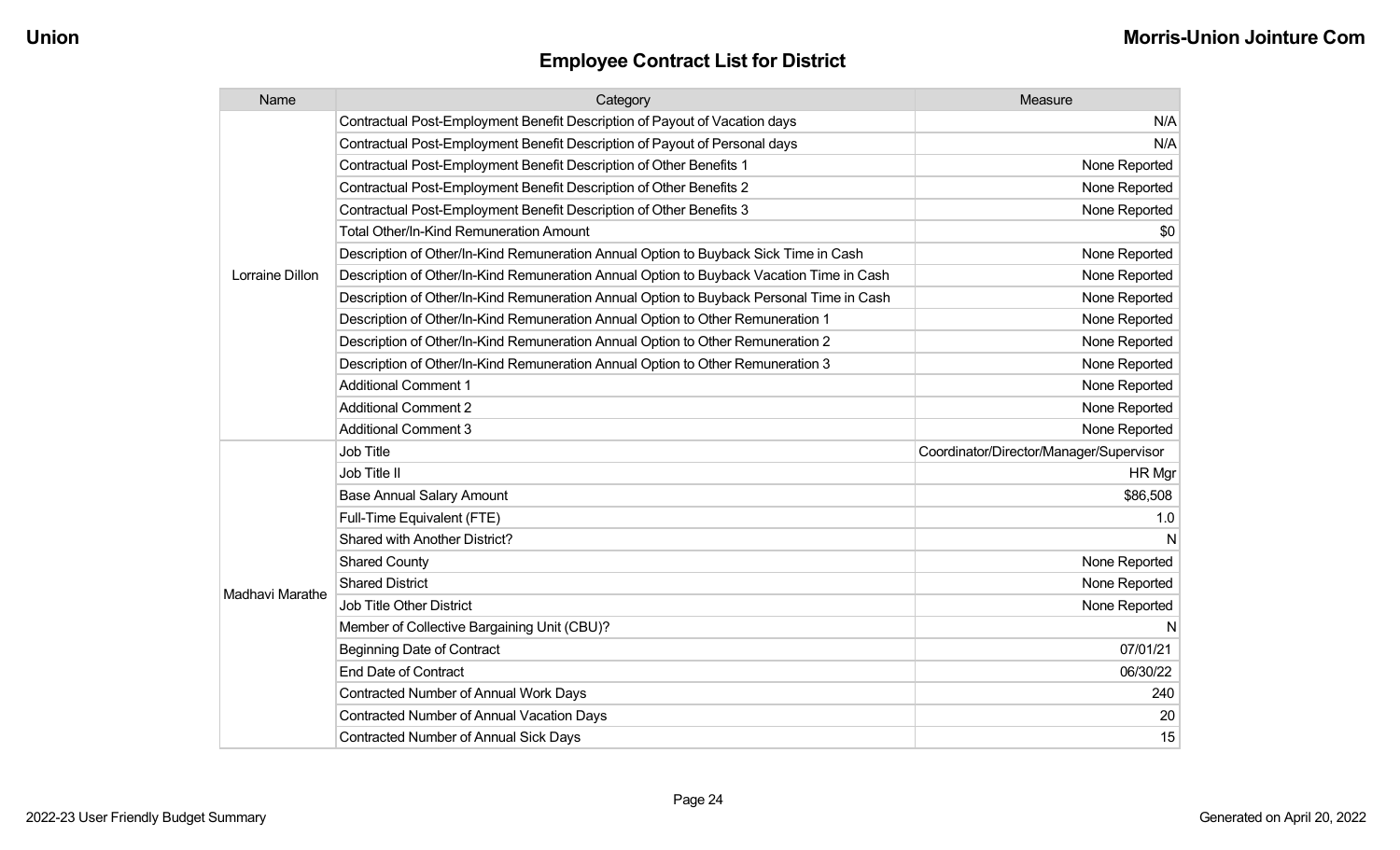| Name            | Category                                                                                  | Measure       |
|-----------------|-------------------------------------------------------------------------------------------|---------------|
|                 | <b>Contracted Number of Annual Personal Days</b>                                          | 5             |
|                 | <b>Contracted Number of Annual Consulting Days</b>                                        | $\pmb{0}$     |
|                 | Number of Other Contracted Non-Working Days                                               | $\mathbf 0$   |
|                 | Description of Other Contracted Non-Working Days                                          | None Reported |
|                 | <b>Total Allowances Amount</b>                                                            | \$3,500       |
|                 | <b>Total Bonuses Amount</b>                                                               | \$0           |
|                 | <b>Total Stipends Amount</b>                                                              | \$0           |
|                 | District Contributions Above Teacher Contract for Insurance (Health, Dental, Life, Other) | \$346         |
|                 | District Contributions Above Teacher Contract for Retirement Plans                        | \$0           |
|                 | <b>Total Contractual Post-Employment Benefit Amount</b>                                   | \$10,000      |
|                 | Contractual Post-Employment Benefit Description of Payout of Sick days                    | Capped        |
|                 | Contractual Post-Employment Benefit Description of Payout of Vacation days                | N/A           |
|                 | Contractual Post-Employment Benefit Description of Payout of Personal days                | N/A           |
| Madhavi Marathe | Contractual Post-Employment Benefit Description of Other Benefits 1                       | None Reported |
|                 | Contractual Post-Employment Benefit Description of Other Benefits 2                       | None Reported |
|                 | Contractual Post-Employment Benefit Description of Other Benefits 3                       | None Reported |
|                 | Total Other/In-Kind Remuneration Amount                                                   | \$0           |
|                 | Description of Other/In-Kind Remuneration Annual Option to Buyback Sick Time in Cash      | None Reported |
|                 | Description of Other/In-Kind Remuneration Annual Option to Buyback Vacation Time in Cash  | None Reported |
|                 | Description of Other/In-Kind Remuneration Annual Option to Buyback Personal Time in Cash  | None Reported |
|                 | Description of Other/In-Kind Remuneration Annual Option to Other Remuneration 1           | None Reported |
|                 | Description of Other/In-Kind Remuneration Annual Option to Other Remuneration 2           | None Reported |
|                 | Description of Other/In-Kind Remuneration Annual Option to Other Remuneration 3           | None Reported |
|                 | <b>Additional Comment 1</b>                                                               | None Reported |
|                 | <b>Additional Comment 2</b>                                                               | None Reported |
|                 | <b>Additional Comment 3</b>                                                               | None Reported |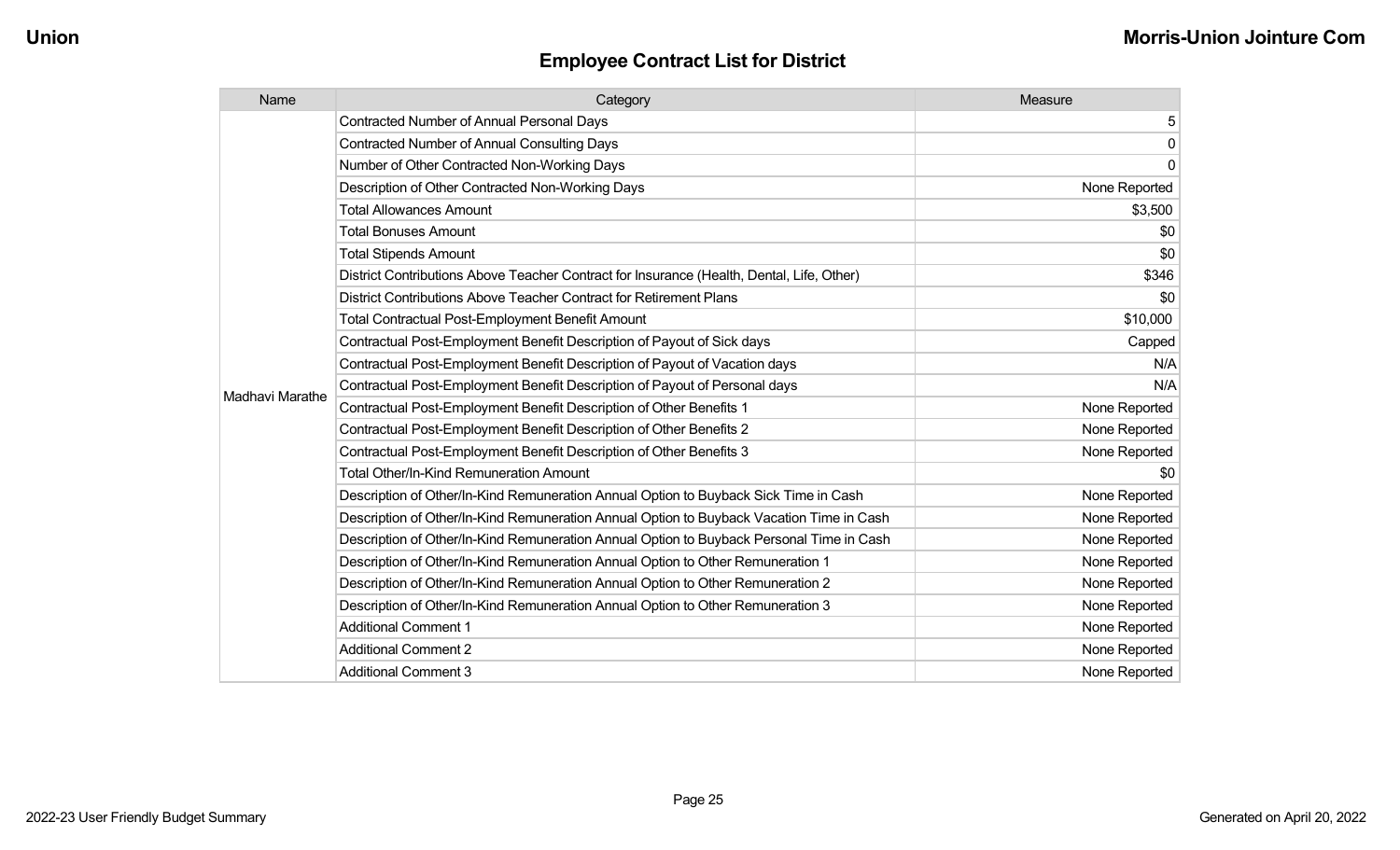| Name          | Category                                                                                  | Measure                                 |
|---------------|-------------------------------------------------------------------------------------------|-----------------------------------------|
|               | <b>Job Title</b>                                                                          | Coordinator/Director/Manager/Supervisor |
|               | Job Title II                                                                              | Info & Data Mgr                         |
|               | <b>Base Annual Salary Amount</b>                                                          | \$85,077                                |
|               | Full-Time Equivalent (FTE)                                                                | 0.8                                     |
|               | Shared with Another District?                                                             | N                                       |
|               | <b>Shared County</b>                                                                      | None Reported                           |
|               | <b>Shared District</b>                                                                    | None Reported                           |
|               | <b>Job Title Other District</b>                                                           | None Reported                           |
|               | Member of Collective Bargaining Unit (CBU)?                                               | N                                       |
|               | <b>Beginning Date of Contract</b>                                                         | 07/01/21                                |
|               | <b>End Date of Contract</b>                                                               | 06/30/22                                |
|               | Contracted Number of Annual Work Days                                                     | 240                                     |
|               | <b>Contracted Number of Annual Vacation Days</b>                                          | 20                                      |
|               | <b>Contracted Number of Annual Sick Days</b>                                              | 15                                      |
| Maria Khanina | <b>Contracted Number of Annual Personal Days</b>                                          |                                         |
|               | <b>Contracted Number of Annual Consulting Days</b>                                        | $\mathbf 0$                             |
|               | Number of Other Contracted Non-Working Days                                               | $\Omega$                                |
|               | Description of Other Contracted Non-Working Days                                          | None Reported                           |
|               | <b>Total Allowances Amount</b>                                                            | \$1,500                                 |
|               | <b>Total Bonuses Amount</b>                                                               | \$0                                     |
|               | <b>Total Stipends Amount</b>                                                              | \$0                                     |
|               | District Contributions Above Teacher Contract for Insurance (Health, Dental, Life, Other) | \$340                                   |
|               | District Contributions Above Teacher Contract for Retirement Plans                        | \$0                                     |
|               | <b>Total Contractual Post-Employment Benefit Amount</b>                                   | \$10,000                                |
|               | Contractual Post-Employment Benefit Description of Payout of Sick days                    | Capped                                  |
|               | Contractual Post-Employment Benefit Description of Payout of Vacation days                | N/A                                     |
|               | Contractual Post-Employment Benefit Description of Payout of Personal days                | N/A                                     |
|               | Contractual Post-Employment Benefit Description of Other Benefits 1                       | None Reported                           |
|               | Contractual Post-Employment Benefit Description of Other Benefits 2                       | None Reported                           |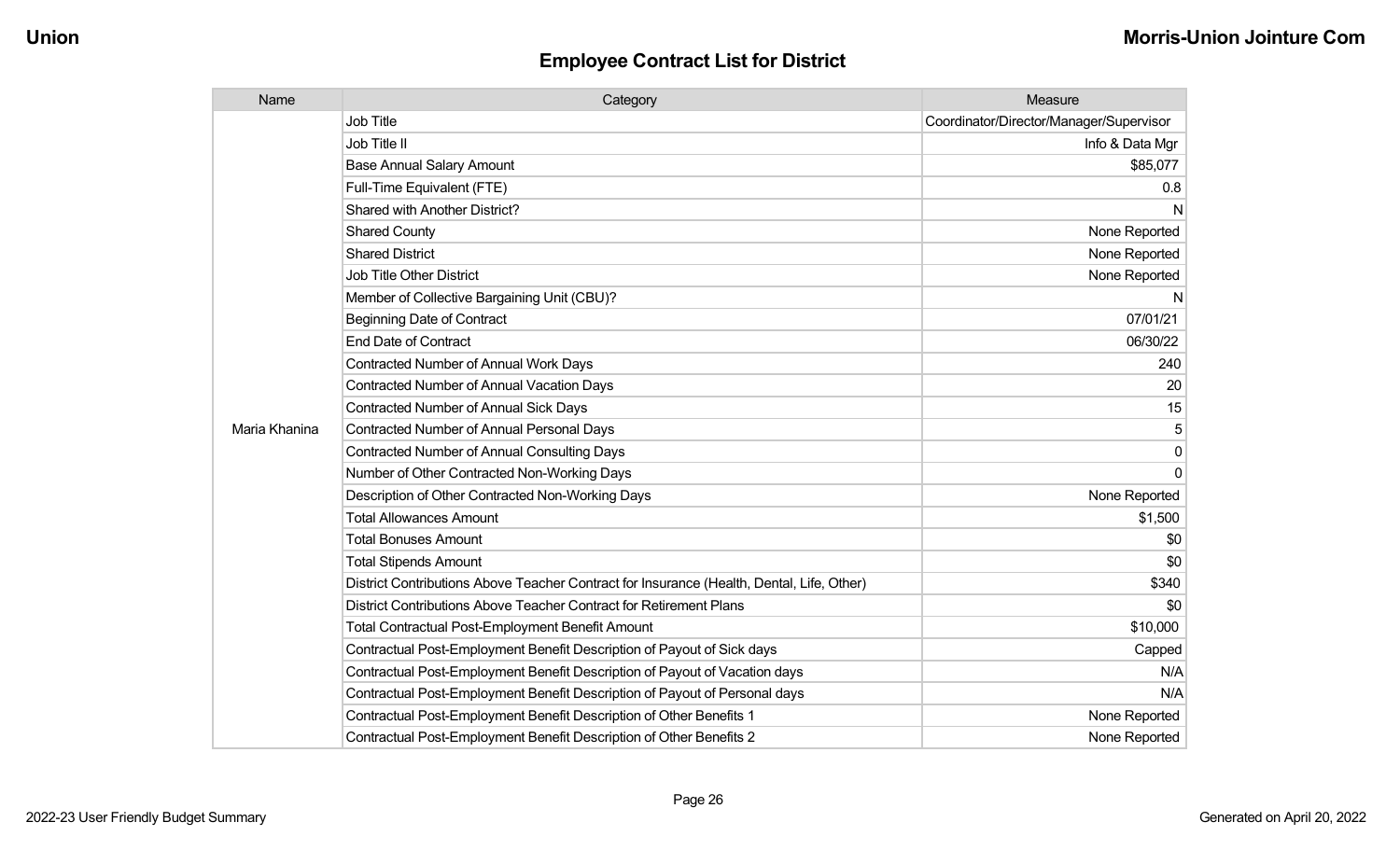| Name                     | Category                                                                                 | Measure       |
|--------------------------|------------------------------------------------------------------------------------------|---------------|
|                          | Contractual Post-Employment Benefit Description of Other Benefits 3                      | None Reported |
|                          | <b>Total Other/In-Kind Remuneration Amount</b>                                           | \$0           |
|                          | Description of Other/In-Kind Remuneration Annual Option to Buyback Sick Time in Cash     | None Reported |
|                          | Description of Other/In-Kind Remuneration Annual Option to Buyback Vacation Time in Cash | None Reported |
|                          | Description of Other/In-Kind Remuneration Annual Option to Buyback Personal Time in Cash | None Reported |
| Maria Khanina            | Description of Other/In-Kind Remuneration Annual Option to Other Remuneration 1          | None Reported |
|                          | Description of Other/In-Kind Remuneration Annual Option to Other Remuneration 2          | None Reported |
|                          | Description of Other/In-Kind Remuneration Annual Option to Other Remuneration 3          | None Reported |
|                          | <b>Additional Comment 1</b>                                                              | None Reported |
|                          | <b>Additional Comment 2</b>                                                              | None Reported |
|                          | <b>Additional Comment 3</b>                                                              | None Reported |
|                          | Job Title                                                                                | Principal     |
|                          | Job Title II                                                                             | None Reported |
|                          | <b>Base Annual Salary Amount</b>                                                         | \$110,938     |
|                          | Full-Time Equivalent (FTE)                                                               | 1.0           |
|                          | Shared with Another District?                                                            | N             |
|                          | <b>Shared County</b>                                                                     | None Reported |
|                          | <b>Shared District</b>                                                                   | None Reported |
|                          | <b>Job Title Other District</b>                                                          | None Reported |
|                          | Member of Collective Bargaining Unit (CBU)?                                              | N             |
| <b>Matthew Fernandez</b> | <b>Beginning Date of Contract</b>                                                        | 07/01/21      |
|                          | <b>End Date of Contract</b>                                                              | 06/30/22      |
|                          | Contracted Number of Annual Work Days                                                    | 240           |
|                          | <b>Contracted Number of Annual Vacation Days</b>                                         | 20            |
|                          | <b>Contracted Number of Annual Sick Days</b>                                             | 15            |
|                          | Contracted Number of Annual Personal Days                                                | 5             |
|                          | <b>Contracted Number of Annual Consulting Days</b>                                       | 0             |
|                          | Number of Other Contracted Non-Working Days                                              | $\Omega$      |
|                          | Description of Other Contracted Non-Working Days                                         | None Reported |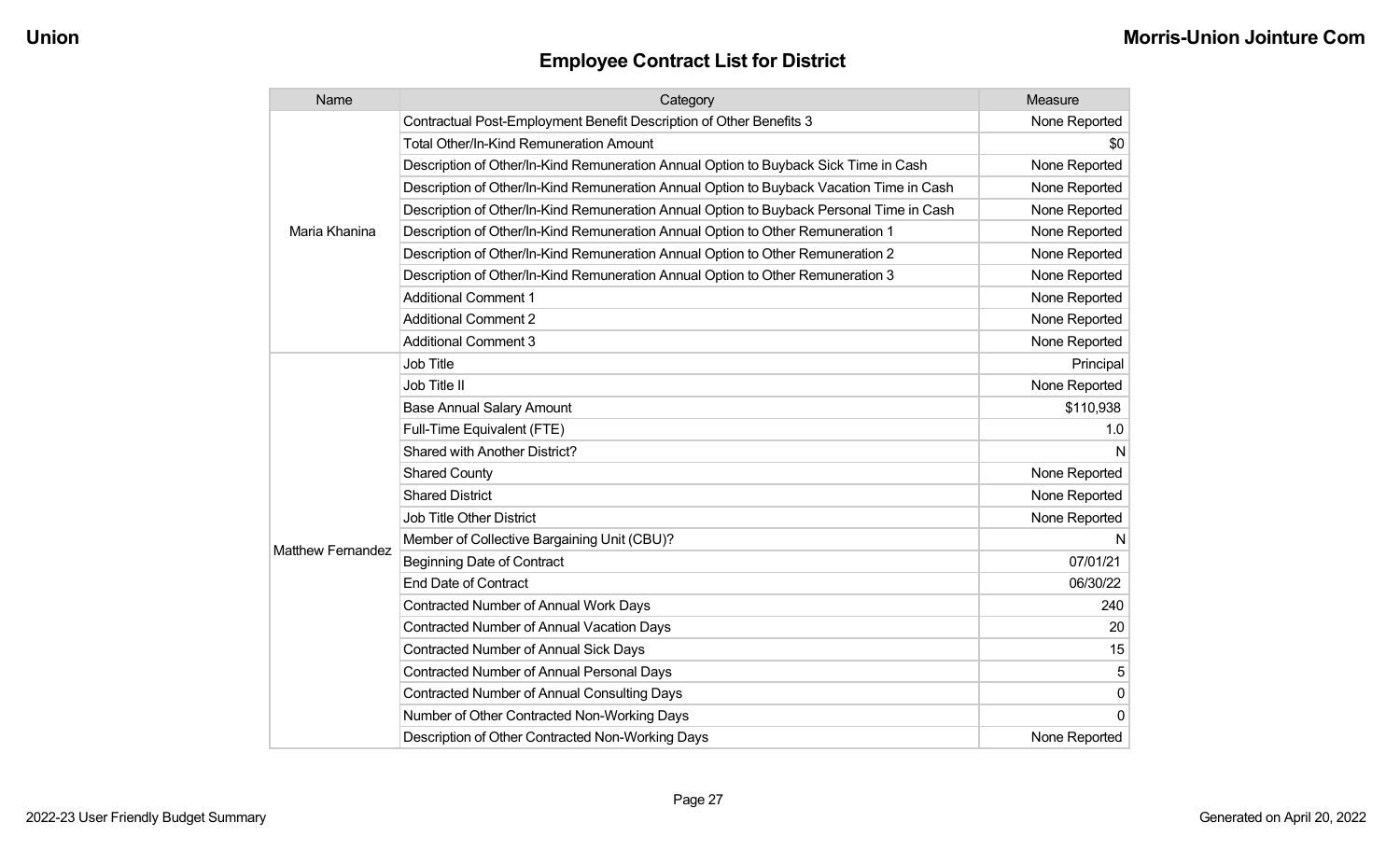| Name                     | Category                                                                                  | Measure                       |
|--------------------------|-------------------------------------------------------------------------------------------|-------------------------------|
|                          | <b>Total Allowances Amount</b>                                                            | \$1,500                       |
|                          | <b>Total Bonuses Amount</b>                                                               | \$0                           |
|                          | <b>Total Stipends Amount</b>                                                              | \$0                           |
|                          | District Contributions Above Teacher Contract for Insurance (Health, Dental, Life, Other) | \$399                         |
|                          | District Contributions Above Teacher Contract for Retirement Plans                        | \$0                           |
|                          | Total Contractual Post-Employment Benefit Amount                                          | \$15,000                      |
|                          | Contractual Post-Employment Benefit Description of Payout of Sick days                    | Capped                        |
|                          | Contractual Post-Employment Benefit Description of Payout of Vacation days                | N/A                           |
|                          | Contractual Post-Employment Benefit Description of Payout of Personal days                | N/A                           |
|                          | Contractual Post-Employment Benefit Description of Other Benefits 1                       | None Reported                 |
| <b>Matthew Fernandez</b> | Contractual Post-Employment Benefit Description of Other Benefits 2                       | None Reported                 |
|                          | Contractual Post-Employment Benefit Description of Other Benefits 3                       | None Reported                 |
|                          | Total Other/In-Kind Remuneration Amount                                                   | \$0                           |
|                          | Description of Other/In-Kind Remuneration Annual Option to Buyback Sick Time in Cash      | None Reported                 |
|                          | Description of Other/In-Kind Remuneration Annual Option to Buyback Vacation Time in Cash  | None Reported                 |
|                          | Description of Other/In-Kind Remuneration Annual Option to Buyback Personal Time in Cash  | None Reported                 |
|                          | Description of Other/In-Kind Remuneration Annual Option to Other Remuneration 1           | None Reported                 |
|                          | Description of Other/In-Kind Remuneration Annual Option to Other Remuneration 2           | None Reported                 |
|                          | Description of Other/In-Kind Remuneration Annual Option to Other Remuneration 3           | None Reported                 |
|                          | <b>Additional Comment 1</b>                                                               | None Reported                 |
|                          | <b>Additional Comment 2</b>                                                               | None Reported                 |
|                          | <b>Additional Comment 3</b>                                                               | None Reported                 |
|                          | Job Title                                                                                 | <b>Business Administrator</b> |
| Michael Davison          | Job Title II                                                                              | None Reported                 |
|                          | <b>Base Annual Salary Amount</b>                                                          | \$100,338                     |
|                          | Full-Time Equivalent (FTE)                                                                | 1.0                           |
|                          | Shared with Another District?                                                             | N                             |
|                          | <b>Shared County</b>                                                                      | None Reported                 |
|                          | <b>Shared District</b>                                                                    | None Reported                 |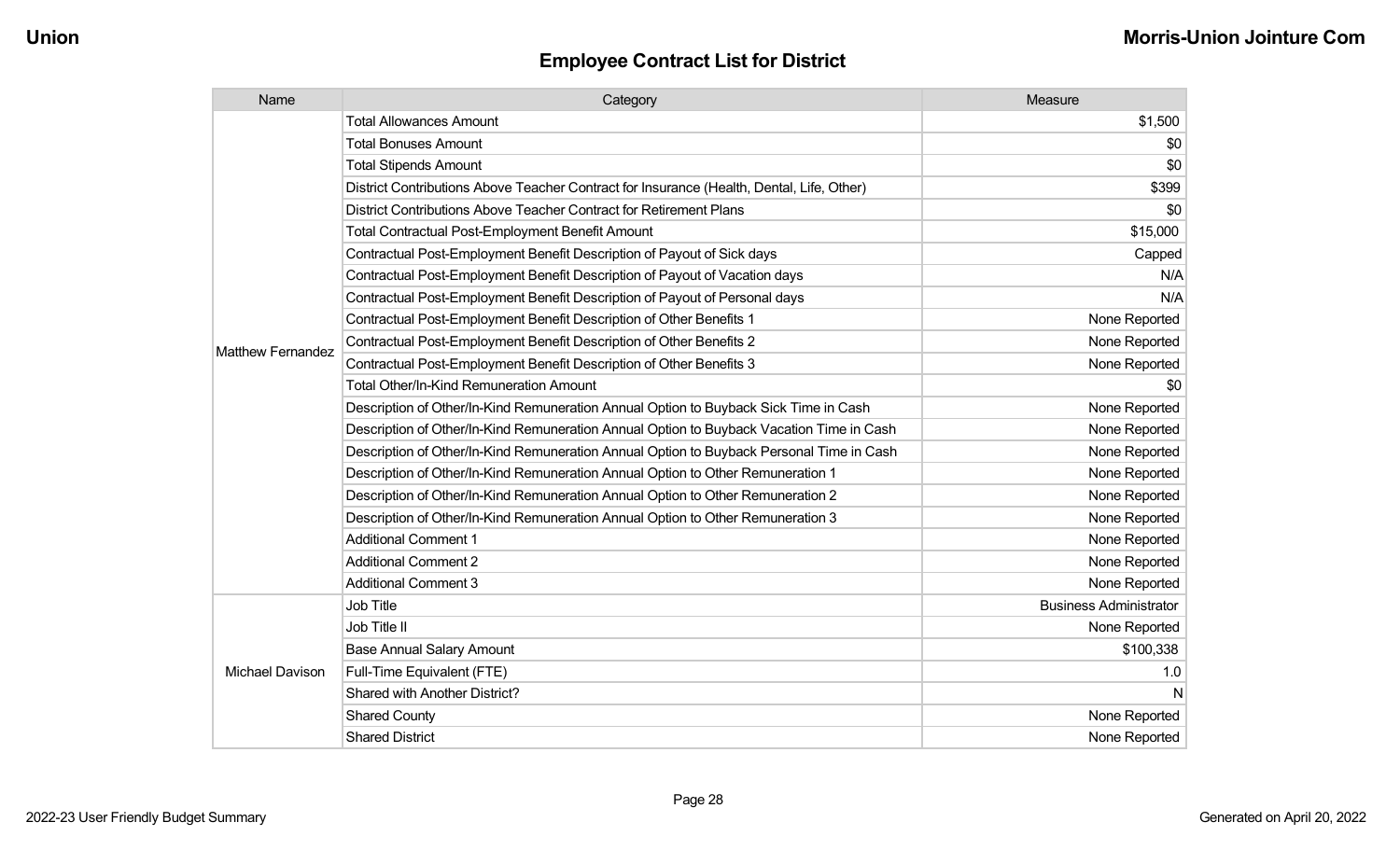| Name            | Category                                                                                  | Measure                   |
|-----------------|-------------------------------------------------------------------------------------------|---------------------------|
|                 | <b>Job Title Other District</b>                                                           | None Reported             |
|                 | Member of Collective Bargaining Unit (CBU)?                                               | N                         |
|                 | <b>Beginning Date of Contract</b>                                                         | 07/01/21                  |
|                 | <b>End Date of Contract</b>                                                               | 01/26/22                  |
|                 | Contracted Number of Annual Work Days                                                     | 260                       |
|                 | <b>Contracted Number of Annual Vacation Days</b>                                          | 25                        |
|                 | <b>Contracted Number of Annual Sick Days</b>                                              | 15                        |
|                 | Contracted Number of Annual Personal Days                                                 | 5                         |
|                 | Contracted Number of Annual Consulting Days                                               | $\pmb{0}$                 |
|                 | Number of Other Contracted Non-Working Days                                               | 0                         |
|                 | Description of Other Contracted Non-Working Days                                          | None Reported             |
|                 | <b>Total Allowances Amount</b>                                                            | \$7,860                   |
|                 | <b>Total Bonuses Amount</b>                                                               | \$0                       |
|                 | <b>Total Stipends Amount</b>                                                              | \$0                       |
| Michael Davison | District Contributions Above Teacher Contract for Insurance (Health, Dental, Life, Other) | \$1,031                   |
|                 | District Contributions Above Teacher Contract for Retirement Plans                        | \$0                       |
|                 | <b>Total Contractual Post-Employment Benefit Amount</b>                                   | \$31,854                  |
|                 | Contractual Post-Employment Benefit Description of Payout of Sick days                    | Capped                    |
|                 | Contractual Post-Employment Benefit Description of Payout of Vacation days                | Pro-rated days @ per diem |
|                 | Contractual Post-Employment Benefit Description of Payout of Personal days                | N/A                       |
|                 | Contractual Post-Employment Benefit Description of Other Benefits 1                       | None Reported             |
|                 | Contractual Post-Employment Benefit Description of Other Benefits 2                       | None Reported             |
|                 | Contractual Post-Employment Benefit Description of Other Benefits 3                       | None Reported             |
|                 | <b>Total Other/In-Kind Remuneration Amount</b>                                            | \$0                       |
|                 | Description of Other/In-Kind Remuneration Annual Option to Buyback Sick Time in Cash      | None Reported             |
|                 | Description of Other/In-Kind Remuneration Annual Option to Buyback Vacation Time in Cash  | None Reported             |
|                 | Description of Other/In-Kind Remuneration Annual Option to Buyback Personal Time in Cash  | None Reported             |
|                 | Description of Other/In-Kind Remuneration Annual Option to Other Remuneration 1           | None Reported             |
|                 | Description of Other/In-Kind Remuneration Annual Option to Other Remuneration 2           | None Reported             |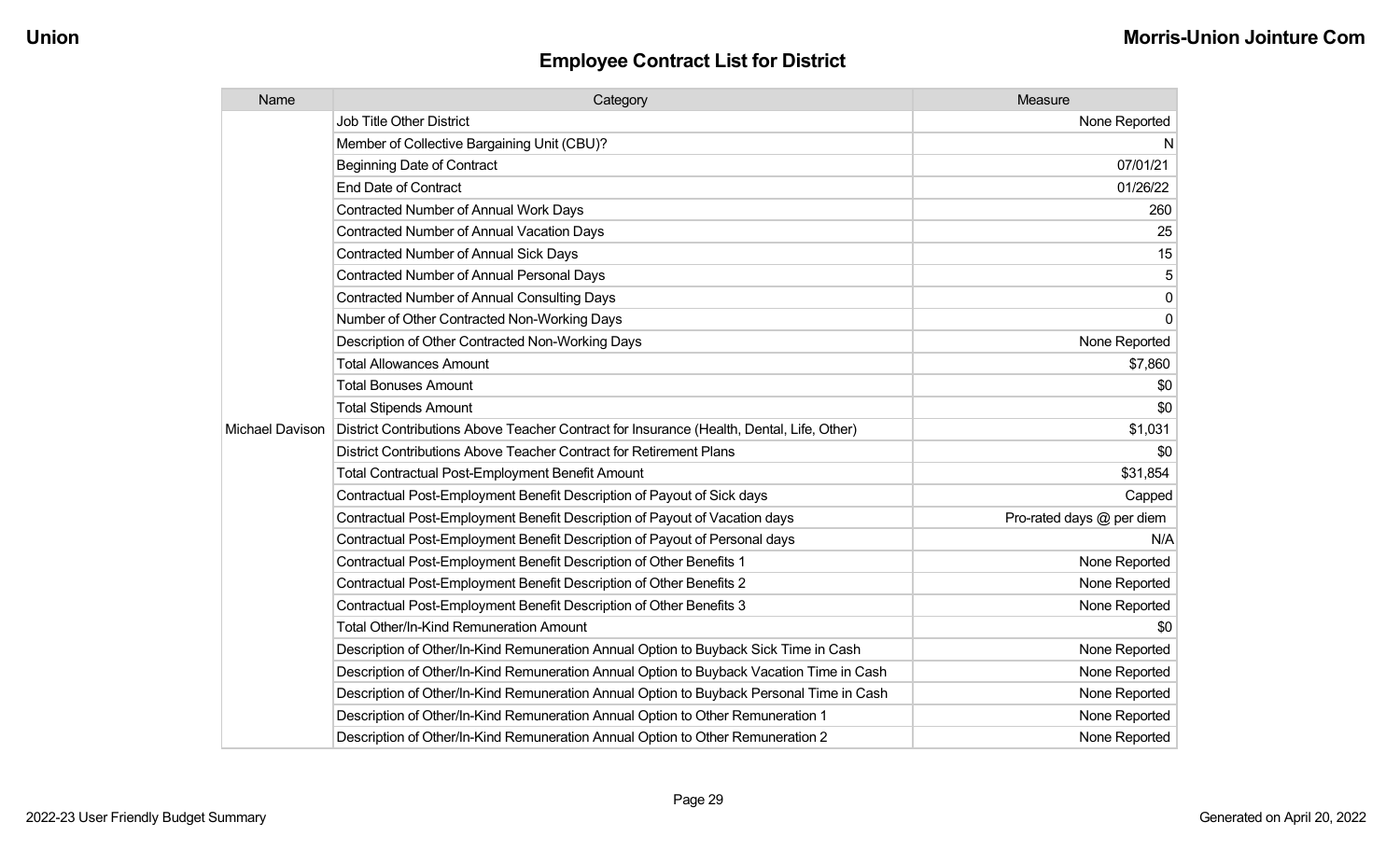| Name                 | Category                                                                                  | Measure                                 |
|----------------------|-------------------------------------------------------------------------------------------|-----------------------------------------|
| Michael Davison      | Description of Other/In-Kind Remuneration Annual Option to Other Remuneration 3           | None Reported                           |
|                      | <b>Additional Comment 1</b>                                                               | None Reported                           |
|                      | <b>Additional Comment 2</b>                                                               | None Reported                           |
|                      | <b>Additional Comment 3</b>                                                               | None Reported                           |
|                      | <b>Job Title</b>                                                                          | Coordinator/Director/Manager/Supervisor |
|                      | Job Title II                                                                              | Systems Mgr                             |
|                      | <b>Base Annual Salary Amount</b>                                                          | \$101,237                               |
|                      | Full-Time Equivalent (FTE)                                                                | 1.0                                     |
|                      | Shared with Another District?                                                             | N                                       |
|                      | <b>Shared County</b>                                                                      | None Reported                           |
|                      | <b>Shared District</b>                                                                    | None Reported                           |
|                      | <b>Job Title Other District</b>                                                           | None Reported                           |
|                      | Member of Collective Bargaining Unit (CBU)?                                               | N                                       |
|                      | <b>Beginning Date of Contract</b>                                                         | 07/01/21                                |
|                      | <b>End Date of Contract</b>                                                               | 06/30/22                                |
|                      | Contracted Number of Annual Work Days                                                     | 240                                     |
| <b>Scott Sesnick</b> | <b>Contracted Number of Annual Vacation Days</b>                                          | 20                                      |
|                      | Contracted Number of Annual Sick Days                                                     | 15                                      |
|                      | Contracted Number of Annual Personal Days                                                 | 5                                       |
|                      | <b>Contracted Number of Annual Consulting Days</b>                                        | 0                                       |
|                      | Number of Other Contracted Non-Working Days                                               | $\Omega$                                |
|                      | Description of Other Contracted Non-Working Days                                          | None Reported                           |
|                      | <b>Total Allowances Amount</b>                                                            | \$3,010                                 |
|                      | <b>Total Bonuses Amount</b>                                                               | \$0                                     |
|                      | <b>Total Stipends Amount</b>                                                              | \$0                                     |
|                      | District Contributions Above Teacher Contract for Insurance (Health, Dental, Life, Other) | \$405                                   |
|                      | District Contributions Above Teacher Contract for Retirement Plans                        | \$0                                     |
|                      | <b>Total Contractual Post-Employment Benefit Amount</b>                                   | \$10,000                                |
|                      | Contractual Post-Employment Benefit Description of Payout of Sick days                    | Capped                                  |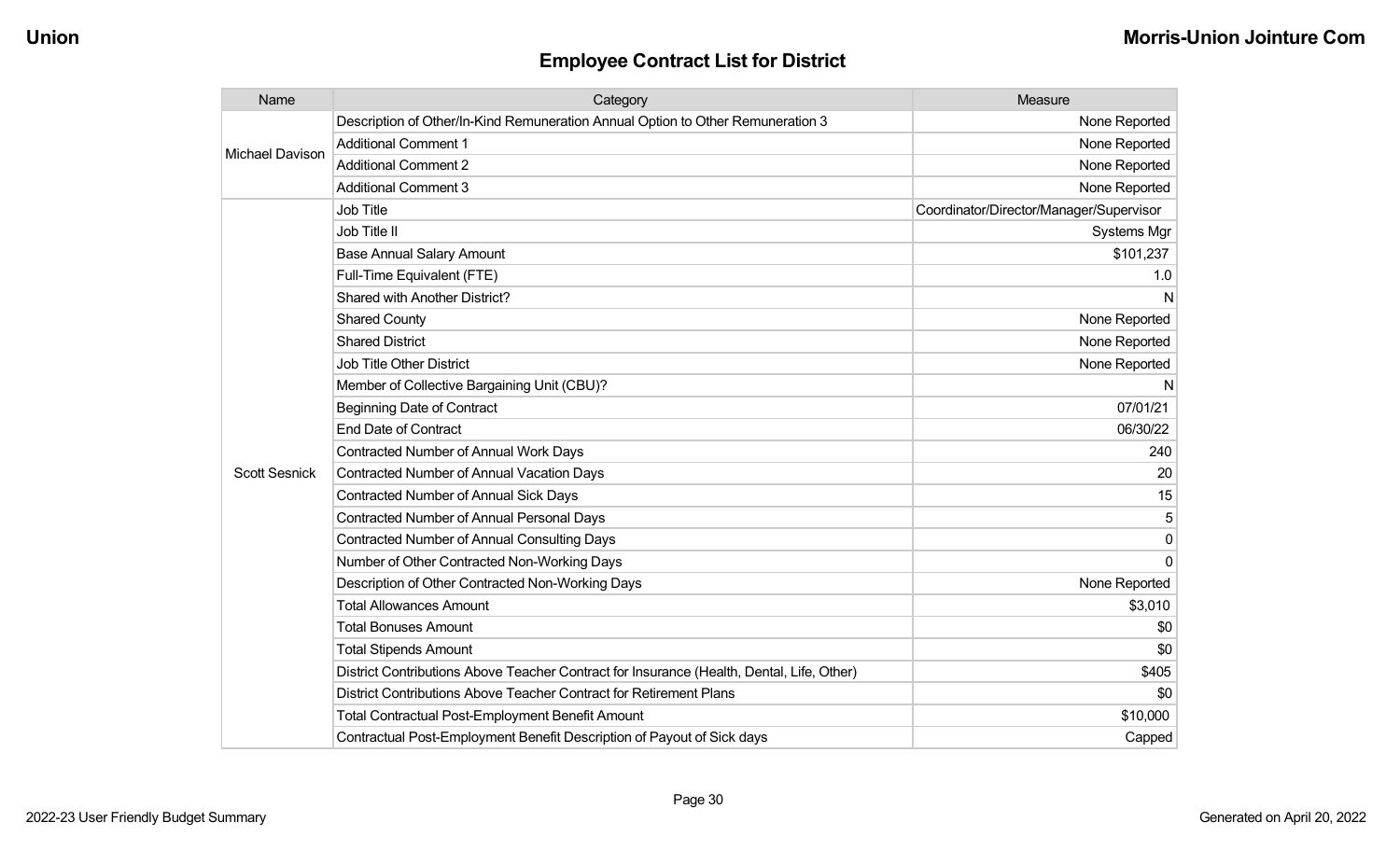| Name                 | Category                                                                                 | Measure                                 |
|----------------------|------------------------------------------------------------------------------------------|-----------------------------------------|
|                      | Contractual Post-Employment Benefit Description of Payout of Vacation days               | N/A                                     |
|                      | Contractual Post-Employment Benefit Description of Payout of Personal days               | N/A                                     |
|                      | Contractual Post-Employment Benefit Description of Other Benefits 1                      | None Reported                           |
|                      | Contractual Post-Employment Benefit Description of Other Benefits 2                      | None Reported                           |
|                      | Contractual Post-Employment Benefit Description of Other Benefits 3                      | None Reported                           |
|                      | <b>Total Other/In-Kind Remuneration Amount</b>                                           | \$0                                     |
|                      | Description of Other/In-Kind Remuneration Annual Option to Buyback Sick Time in Cash     | None Reported                           |
| <b>Scott Sesnick</b> | Description of Other/In-Kind Remuneration Annual Option to Buyback Vacation Time in Cash | None Reported                           |
|                      | Description of Other/In-Kind Remuneration Annual Option to Buyback Personal Time in Cash | None Reported                           |
|                      | Description of Other/In-Kind Remuneration Annual Option to Other Remuneration 1          | None Reported                           |
|                      | Description of Other/In-Kind Remuneration Annual Option to Other Remuneration 2          | None Reported                           |
|                      | Description of Other/In-Kind Remuneration Annual Option to Other Remuneration 3          | None Reported                           |
|                      | <b>Additional Comment 1</b>                                                              | None Reported                           |
|                      | <b>Additional Comment 2</b>                                                              | None Reported                           |
|                      | <b>Additional Comment 3</b>                                                              | None Reported                           |
|                      | Job Title                                                                                | Coordinator/Director/Manager/Supervisor |
|                      | Job Title II                                                                             | Prof Dev Mgr                            |
|                      | <b>Base Annual Salary Amount</b>                                                         | \$81,766                                |
|                      | Full-Time Equivalent (FTE)                                                               | 1.0                                     |
|                      | Shared with Another District?                                                            | N                                       |
|                      | <b>Shared County</b>                                                                     | None Reported                           |
| Ursula Nazar         | <b>Shared District</b>                                                                   | None Reported                           |
|                      | <b>Job Title Other District</b>                                                          | None Reported                           |
|                      | Member of Collective Bargaining Unit (CBU)?                                              | N                                       |
|                      | <b>Beginning Date of Contract</b>                                                        | 07/01/21                                |
|                      | <b>End Date of Contract</b>                                                              | 06/30/22                                |
|                      | <b>Contracted Number of Annual Work Days</b>                                             | 240                                     |
|                      | <b>Contracted Number of Annual Vacation Days</b>                                         | 20                                      |
|                      | <b>Contracted Number of Annual Sick Days</b>                                             | 15                                      |